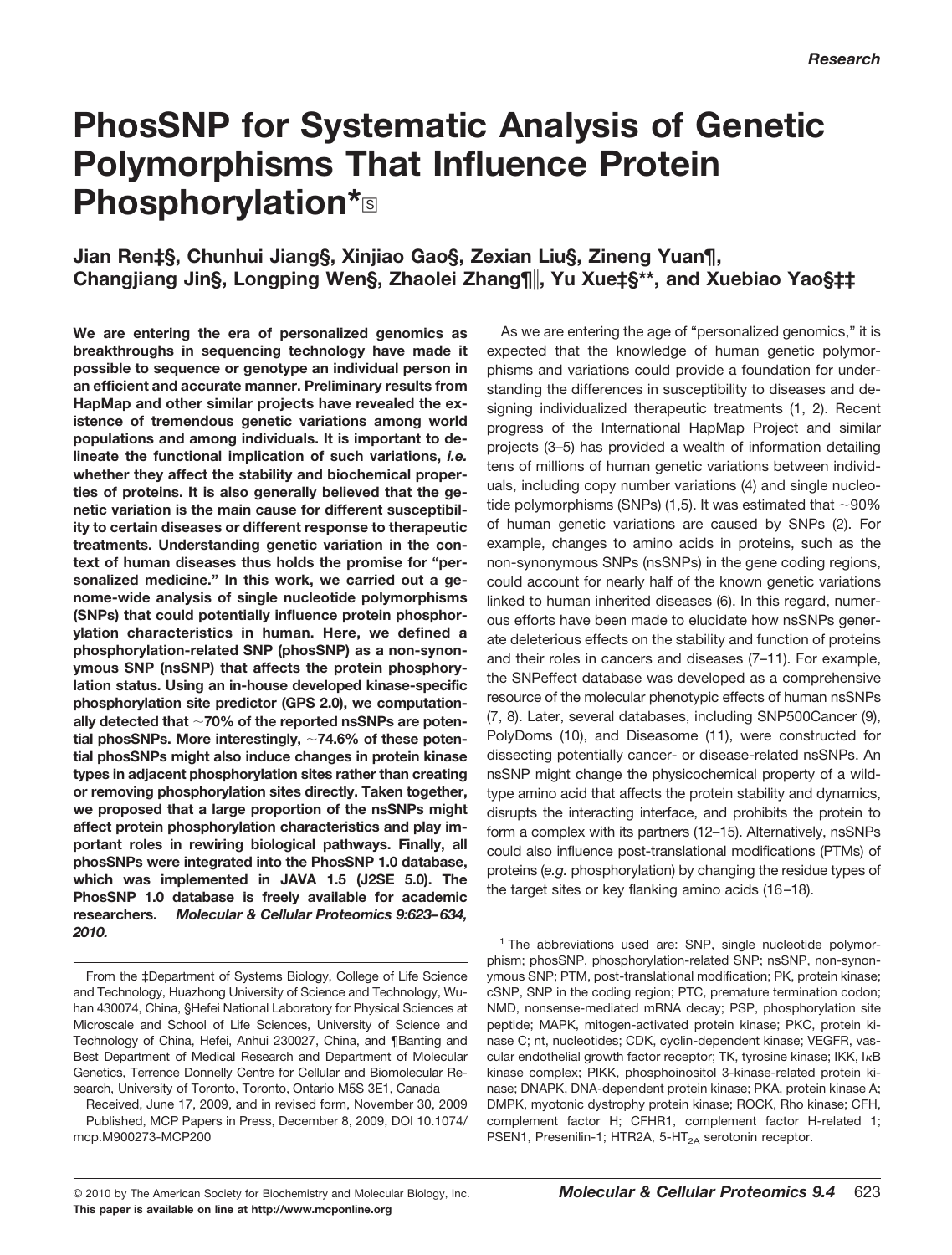In eukaryotes, phosphorylation is one of the most important PTMs of proteins that plays essential roles in most biological pathways and regulates cellular dynamics and plasticity (19 – 24). Generally *in vivo*, different protein kinases (PKs) could recognize distinct short peptide motifs or patterns and attach phosphate moieties to Ser, Thr, or Tyr residues. Conventional experimental identifications and recent advances in high throughput MS techniques have generated a large number of phosphorylated substrates with confirmed phosphorylation sites. From primary scientific literature, Phospho.ELM 8.1 collected >4,600 experimentally verified phosphorylated proteins with 14,518 Ser, 2,914 Thr, and 2,217 Tyr sites (19). With a similar strategy, Li *et al.* (25) collected 87,068 experimentally verified phosphorylation sites of 24,705 substrates from the scientific literature and MS-derived experiments. More recently, Tan *et al.* (26) compiled a large data set with 23,979 non-redundant human phosphorylation sites from several phosphorylation databases. Besides experimental methods, a variety of computational approaches were developed to predict protein phosphorylation sites. For example, we previously constructed a highly accurate software (GPS 2.0) to predict kinase-specific phosphorylation sites in hierarchy (22). The latest compendium of computational resources for protein phosphorylation was manually collected and is available upon request.

Recently, more and more experimental observations have suggested that nsSNPs could indirectly or directly disrupt the original phosphorylation sites or create new sites [\(supplemen](http://www.mcponline.org/cgi/content/full/M900273-MCP200/DC1)[tal Table S1\)](http://www.mcponline.org/cgi/content/full/M900273-MCP200/DC1). For example, human OGG1 (RefSeq accession number NM\_002542) harbors an nsSNP of S326C (dbSNP accession number rs1052133), which changes the phosphorylation status of OGG1 and disrupts its nucleolar localization during the cell cycle (27). This nsSNP was further reported as a risk allele for a variety of cancers (27). In 2005, Li *et al.* (28) observed that the P47S nsSNP (rs1800371) of p53 (NM\_000546) strongly compromises the phosphorylation level of its adjacent residue Ser-46 by p38 MAPK and reduces the ability of p53 to induce apoptosis up to 5-fold. Moreover, the D149G nsSNP (rs1801724) of p21<sup>WAF1/CIP1</sup> (NM\_078467) could attenuate Ser-146 phosphorylation by PKC $\delta$  to resist tumor necrosis factor  $\alpha$ -induced apoptosis and play an important role in cancer development (29). More recently, Gentile *et al.* (30) predicted 16 nsSNPs that potentially influence the phosphorylation status of human ion channel proteins. For example, the human ether-a-gogo-related gene 1, ERG1/ KCNH2/Kv11.1 (NM\_000238) channel protein, has a K897T nsSNP (rs1805123), which creates a new AKT phosphorylation site to prolong the QT interval of cardiac myocytes (30). In this regard, comprehensive studies of nsSNPs that alter protein phosphorylation will be helpful to further the understanding of how genetic polymorphisms are involved in regulating biological pathways and processes and how they affect susceptibility to diseases and to determine human population diversity and phenotypic plasticity.

Previously, Savas and Ozcelik (16) carried out a small scale prediction to identify 15 nsSNPs that might create or remove potential phosphorylation sites in 14 DNA repairand cell cycle-related proteins. Later, Yang, *et al.* mapped 109,262 nsSNPs to experimentally verified phosphorylation sites taken from the NCBI dbSNP database (31) and observed that 64 known phosphorylation sites might be removed by nsSNPs (17). Recently, Ryu *et al.* (18) took 33,651 human sequence variations  $(\sim 26\%$  as nsSNPs) from the Swiss-Prot/UniProt database and carried out a large scale survey of potential phosphovariants, which were defined as amino acid variations that might influence protein phosphorylation status.

In this work, we performed a genome-wide analysis of genetic polymorphisms that influence protein phosphorylation in humans. We collected 91,797 nsSNPs from NCBI dbSNP Build 130 (31). The human mRNA/protein sequences were taken from RefSeq Build 31 (32). We used GPS 2.0 software (22) to predict potential kinase-specific phosphorylation sites for human proteins and nsSNP sites. Here, we defined a phosphorylation-related SNP (phosSNP) as an nsSNP that might influence protein phosphorylation status. We classified all phosSNPs into five groups. The first three types (I, II, and III) were similarly defined as described previously (18), including change of an amino acid with Ser/Thr/Tyr residue or vice versa to create a potential new (Type I  $(+)$ ) or remove an original phosphorylation site (Type I  $(-)$ ), variations to create (Type II  $(+)$ ) or remove adjacent phosphorylation sites (Type II  $(-)$ , and mutations to induce changes of PK types in adjacent phosphorylation sites (Type III) (18). Also, we observed that an amino acid substitution among Ser, Thr, or Tyr might also induce a change of PK types for the phosphorylation site; *i.e.* the target site might still be phosphorylated but by a different type of kinase (Type IV). Moreover, we defined the Type V phosSNP as a variation that results in a stop codon, which might remove its following phosphorylation sites in the protein C terminus. Unexpectedly, we computationally detected 69.76% of nsSNPs as potential phosSNPs (64,035) in 17,614 proteins. In this regard, we proposed that most nsSNPs might affect protein phosphorylation and play important roles in rewiring the biological pathways. Interestingly, we observed 74.58% of phosSNPs as Type III phosSNPs (47,760), suggesting that nsSNPs induce changes of PK types of adjacent phosphorylation sites in an indirect manner rather than creating or removing a phosphorylation site directly. Taken together, our results represent a useful resource for future disease diagnostics and provide a basis for better and individualized treatment. Finally, all phosSNP data were integrated into he PhosSNP 1.0 database, which was implemented in JAVA 1.5 (J2SE 5.0). The PhosSNP 1.0 supports Windows, Unix/Linux, and Mac and is freely available for academic researchers.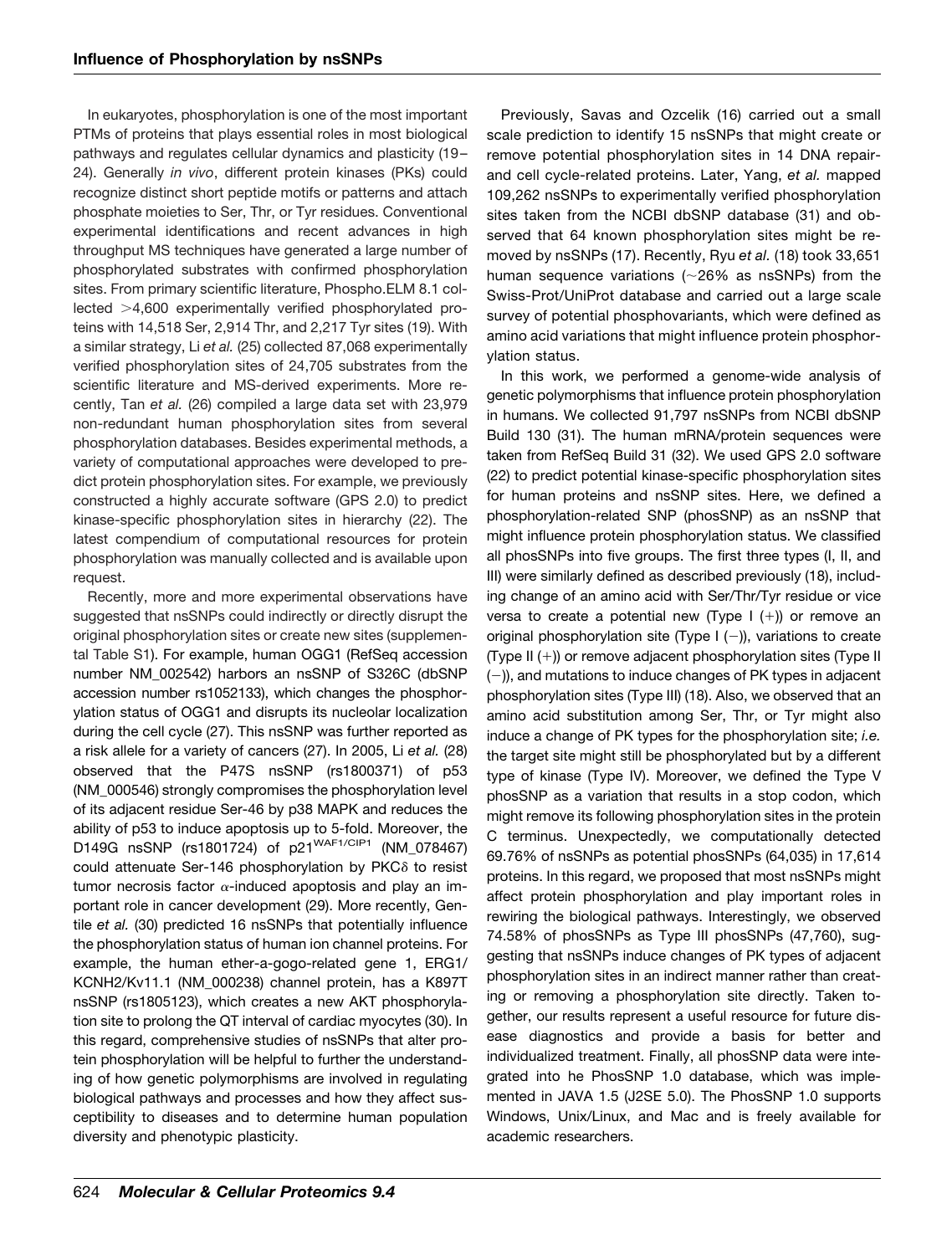#### EXPERIMENTAL PROCEDURES

*Preparation of nsSNP Data—*We downloaded 14,726,460 human SNP data (dbSNP Build 130, released on June 18, 2008) (31) from the NCBI FTP server. We then extracted 368,140 SNPs in the coding regions (cSNPs) after removing other entries in which the SNP characters were presented in lowercase letters (SNPs in non-coding sequences). We then downloaded the human RefSeq Build 31 from NCBI (released on October 28, 2008) (32) containing 46,177 mRNAs and their corresponding proteins. We downloaded the "SNP\_ annotation\_fix.txt" (released on September 30, 2008, RefSeq), which contains precalculated mapping results between dbSNP and human RefSeq. The nsSNP was defined as a cSNP changing a single nucleotide that could cause an amino acid substitution and subsequent functional alteration in its protein product (1). Based on the mapping file, we used the bl2seq program from the NCBI BLAST package (33) to compare RefSeq proteins with their dbSNP data in a pairwise manner. Then the positions and allele changes of nsSNPs could be easily found. In total, we detected 154,699 cSNPs, including 91,797 nsSNPs in 20,632 proteins.

*Removing nsSNPs That Result in Premature Termination Codons (PTCs)—*In the above data set, there were 3,448 nonsense nsSNPs that changed amino acids into stop codons. A large proportion of nonsense nsSNPs might result in PTCs, which trigger the nonsensemediated mRNA decay (NMD) pathway and inhibit the production of proteins (34 –36). Because the PTC-containing mRNA sequences were not translated at all, such nonsense nsSNPs will have no effect on protein phosphorylation. In this work, we adopted a previously used NMD rule to detect potential PTCs (36). The nsSNPs located -50 nt upstream of the 3-most exon-exon junction were regarded as potential PTCs and removed before further analysis. The exon and intron information was taken from the annotation file (human.rna. gbff.gz) of the human RefSeq Build 31. In total, there were only 592 non-PTC nsSNPs identified.

*Prediction of Kinase-specific Phosphorylation Sites Using GPS 2.0—*Previously, we developed a well tested rule to classify PKs into a hierarchical structure with four levels, including group, family, subfamily, and single PK (37). Then we developed a software package, GPS 2.0, that contains 144 serine/threonine and 69 tyrosine PK groups and could predict kinase-specific phosphorylation sites for 408 human PKs in hierarchy (22). In this work, a PK type was defined as a unique PK group in GPS 2.0. To reduce the false positive rate, the high threshold was chosen in this work (false positive rates of 2% for serine/threonine kinases and 4% for tyrosine kinases) (22). In GPS 2.0, we defined a phosphorylation site peptide, PSP(*m*, *n*), as a Ser, Thr, or Tyr amino acid flanked by *m* residues upstream and *n* residues downstream (22). The PSP(7, 7) was adopted in GPS 2.0 (22).

*Computational Detection of Potential phosSNPs Using GPS 2.0—* Previous experimental and computational studies proposed that various PKs recognize distinct linear motifs around target sites for precise modifications (38 – 42). In this regard, an nsSNP located at the phosphorylated position or in near flanking regions might influence the protein phosphorylation status. In this work, we defined a potential phosSNP as an nsSNP located in a PSP(7, 7).

First, we took the 20,632 RefSeq proteins as the benchmark sequence data. Then we made changes to a protein sequence, one of its nsSNPs at a time, to prepare a variant sequence. The variant proteins were integrated together as the variant sequence data. We directly used GPS 2.0 with the high threshold to scan benchmark proteins and variant proteins, respectively. By comparing results of the two data sets, the phosSNPs with their corresponding types could be easily detected based on definitions.

*Detection of Potential phosSNPs with Experimentally Verified Phosphorylation Sites—*Currently, there are a number of phosphorylation prediction databases constructed. For example, Phospho.ELM



FIG. 1. **Computational procedure of phosSNPs detection.** In addition to *ab initio* prediction of kinase-specific phosphorylation sites using GPS 2.0 (22), we also detected potential phosSNPs by exact string matching with 23,978 experimentally identified human phosphorylation sites (*Exp. Data*) from a recent analysis (26). In total, there were 64,035 potential phosSNPs identified in 17,614 sequences.

8.1 collected  $\sim$  4,600 experimentally verified phosphorylated substrates with 14,518 Ser, 2,914 Thr, and 2,217 Tyr sites from the scientific literature (19), whereas SysPTM contains 87,068 known phosphorylation sites in 24,705 proteins (25). However, most phosphorylation sites in these databases are not human-specific. Recently, Tan *et al.* (26) compiled a large data set with 23,979 experimentally verified human phosphorylation sites, including one His, 11,731 Ser, 2,964 Thr, and 9,283 Tyr sites. In this work, the one His site was discarded, whereas the remaining 23,978 human phosphorylation sites were adopted for detection of potential phosSNPs by exact string matching (26). As previously described (26), we used the PSP(7, 7) of these phosphorylation sites to identify identical hits in the benchmark sequence data and the variant sequence data, respectively. By comparison, the potential phosSNPs were identified and classified into different types based on GPS 2.0 predictions.

*Database Construction—*Our aim is to develop an integrated platform for computational analysis of PTMs. We chose the JAVA (J2SE) language for its excellent portability under different operating systems. For example, the self-developed tools used in this work, including GPS 2.0 (22) and DOG 1.0 (43), were implemented in JAVA. In this work, we also developed the PhosSNP 1.0 database with JAVA 1.5 (J2SE 5.0). The local packages of the PhosSNP 1.0 database support three major operating systems, including Windows, Unix/Linux, and Mac. The usage of the PhosSNP 1.0 database is available in the user manual. The database will be continuously updated twice per year when new phosphorylation sites, dbSNP, and other SNP data become available.

# **RESULTS**

*Genome-wide Identification of Potential phosSNPs in Human—*The procedure of predicting potential phosSNPs in human is shown in Fig. 1. First, we collected 14,726,460 SNPs from dbSNP (31) Build 130 and 46,177 human mRNA sequences with their corresponding proteins from RefSeq (32) Build 31. With the precalculated SNP annotation file, we detected 154,699 cSNPs, including 91,797 nsSNPs in 20,632 proteins (Fig. 1). In our results, we observed that there were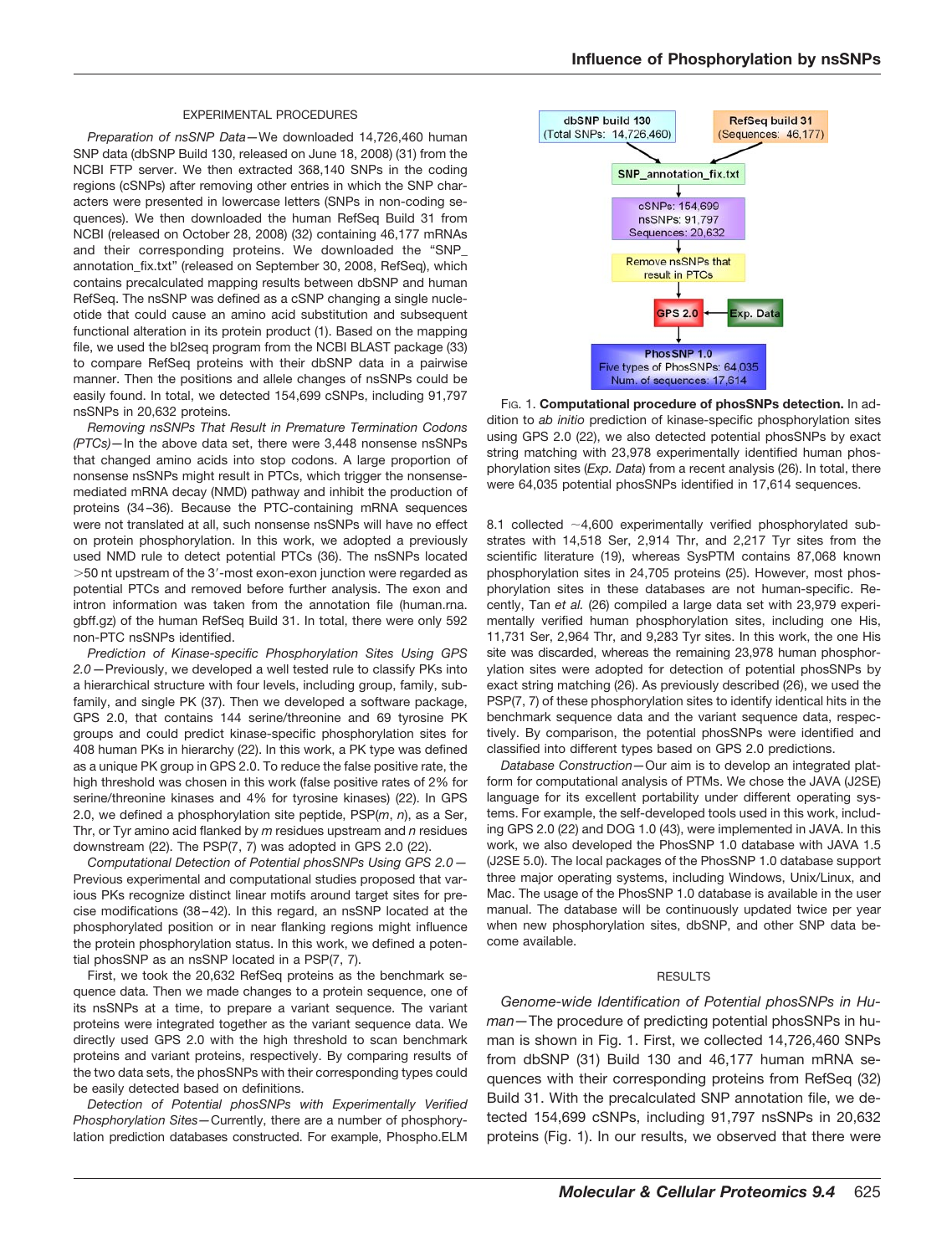



FIG. 2. **Five types of phosSNPs with typical examples.** *A*, Type I PhosSNP. The K897T nsSNP of KCNH2/ERG1 creates a new AKT-specific phosphorylation site (Type I (+)), whereas the S421F nsSNP of HTR2A removes the phosphorylation site at Ser-421 (Type I (-)). *B*, Type II PhosSNP. The G4561D nsSNP of AHNAK might render its nearby Thr-4564 residue as a potential phosphorylation site (Type II (+)), whereas the P830L nsSNP of BRCA1 might prohibit Ser-832 phosphorylation (Type II (-)). *C*, Type III PhosSNP. The P47S nsSNP of p53 might induce changes of PK types for multiple adjacent phosphorylation sites. *D*, Type IV PhosSNP. The S412Y nsSNP of F2R might induce a change of its upstream serine/threonine PKs into tyrosine PKs. *E*, Type V PhosSNP. The E600Stop nonsense nsSNP might remove its following phosphorylation sites. *TM*, transmembrane.

3,448 nonsense nsSNPs that changed amino acids into stop codons. Previously, it was proposed that nonsense mutations or nsSNPs might result in PTCs, which could trigger the NMD pathway to prohibit the expression of proteins (34 –36). In this regard, we detected PTCs with a previously adopted NMD rule: nsSNPs should locate >50 nt upstream of the 3'-most exon-exon junction (36). All PTCs were removed from the data set for further analysis (Fig. 1). Previously, we developed a kinase-specific predictor called GPS 2.0, which included 144 serine/threonine and 69 tyrosine PK groups (22). In this work, GPS 2.0 with high confidence level (false positive rates of 2% for serine/threonine kinases and 4% for tyrosine kinases) (22) was directly used to predict potential kinase-specific phosphorylation sites for human RefSeq proteins and nsSNP data, respectively. The two results were compared to identify potential phosSNPs. All phosSNPs were classified into five types as defined based on the definitions listed below (Fig. 2): (i) Type I, an nsSNP at a phosphorylatable position that directly creates (Type  $I (+)$ ) or removes (Type  $I (-)$ ) the phosphorylation site; (ii) Type II, an nsSNP that creates (Type II  $(+)$ ) or removes (Type II  $(-)$ ) one or multiple adjacent phosphorylation sites; (iii) Type III, an nsSNP that induces changes of PK types for one or multiple adjacent phosphorylation sites; (iv) Type IV, an nsSNP at a phosphorylation site that induces a change of PK types for the phosphorylation site; and (v) Type V, a stop codon nsSNP that removes downstream phosphorylation sites in the protein C terminus.

In total, we analyzed 64,035 potential phosSNPs in 17,614 proteins (Fig. 1 and Table I). Besides *ab initio* prediction of kinase-specific phosphorylation sites, the experimentally verified human phosphorylation sites were also used. We took 23,978 experimentally identified human phosphorylation sites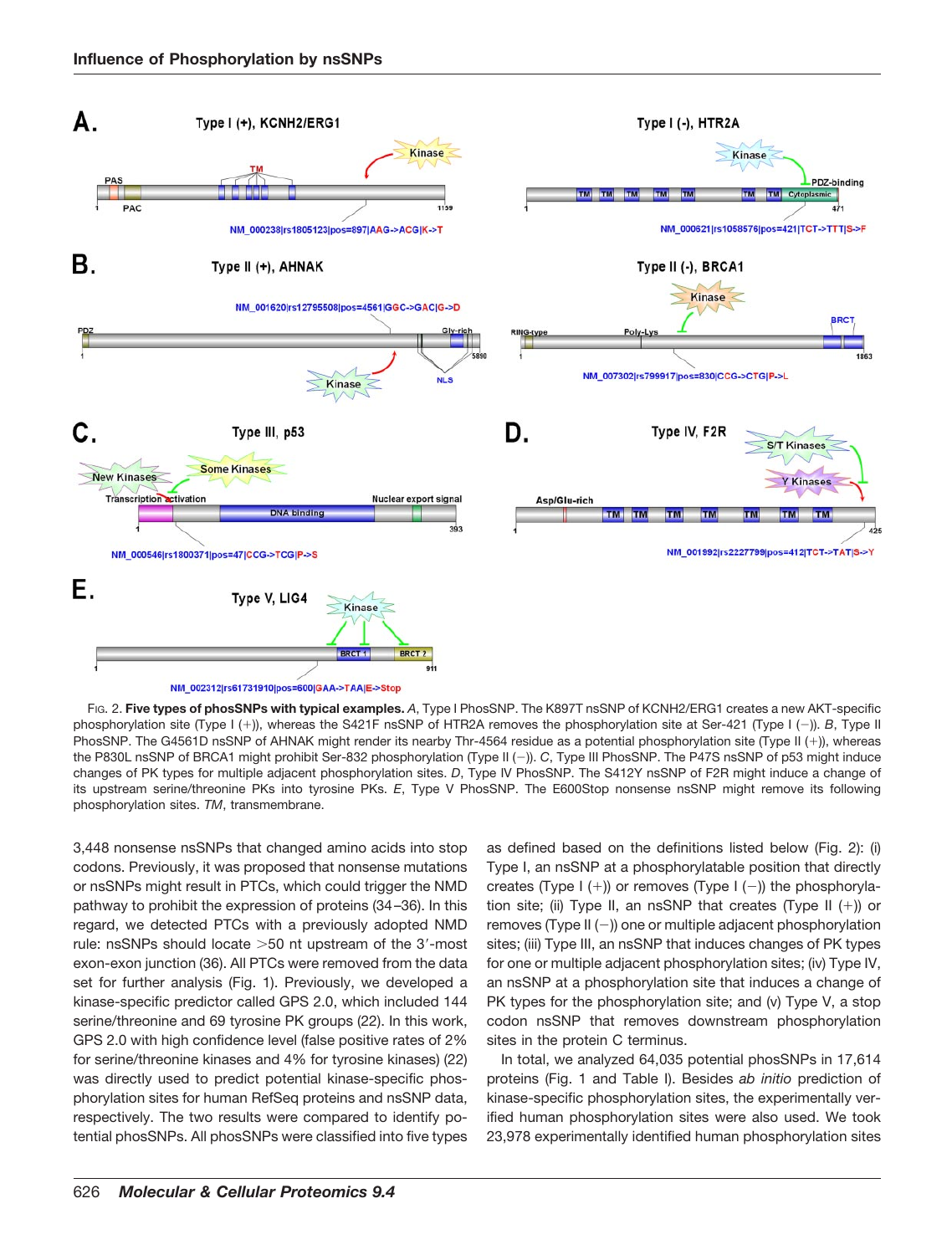#### TABLE I

*The data statistics for phosSNPs detection. We used GPS 2.0 to predict kinase-specific phosphorylation sites after taking into account of the nsSNPs. A large data set including 23,978 experimentally identified human phosphorylation sites was also used to scan potential phosSNPs (Exp. results)*

| PhosSNP 1.0 |          | GPS 2.0 results |          | Exp. results |          |
|-------------|----------|-----------------|----------|--------------|----------|
|             |          | Proteins        | PhosSNPs | Proteins     | PhosSNPs |
| Total       |          | 17,614          | 64,035   | 1,528        | 2,004    |
| Type I      | All      | 10,449          | 16,954   | 225          | 172      |
|             | $(+)$    | 7.048           | 8,866    | 2            |          |
|             | $-$      | 6.422           | 8.315    | 223          | 171      |
| Type II     | All      | 12,207          | 24,721   | 193          | 174      |
|             | $^{(+)}$ | 8.301           | 12,659   | 3            | 2        |
|             | $-$ )    | 9.028           | 14,367   | 190          | 172      |
| Type III    |          | 16,054          | 47,760   | 1,333        | 1,699    |
| Type IV     |          | 1,023           | 873      | 22           | 19       |
| Type V      |          | 448             | 442      | 50           | 48       |

from a recent analysis (26). By exact string matching with the PSP(7,7) (26), we detected 2,004 potential phosSNPs in 1,528 proteins (Table I). Several examples uncovered from experimental data are shown in Table II. For example, an F1293Y nsSNP (rs1139437) of human MYH2 (Myosin-2, NM\_017534) changes the peptide "LQTESGE**F**SRQLDEK" into "LQTES-GE**Y**SRQLDEK", which is identical to the PSP(7,7) of the experimentally verified Tyr-1291 site in human MYH1 (Myosin-1; UniProt accession number P12882) (Table II). In this regard, this F1293Y nsSNP is a Type  $I (+)$  phosSNP. Furthermore, the Presenilin-1 (PSEN1; NM\_000021) was experimentally identified to be phosphorylated by CDK5 or CDK group PKs at Thr-354, whereas a T354I nsSNP (rs63751164) might remove the site (Table II). Thus, this nsSNP was classified as a Type  $I(-)$  phosSNP (Table II). The detailed data statistics for detection of potential phosSNPs is shown in Table I. More detailed information on data processes are presented under "Experimental Procedures."

*Type I phosSNPs: Directly Adding or Removing Phosphorylation Sites at Phosphorylated Positions—*As an nsSNP, a non-phosphorylated amino acid could be changed into a Ser, Thr, or Tyr, which might create a new phosphorylation site and be modified by some PKs (Type  $I (+)$ ). Also, a phosphorylated Ser/Thr/Tyr residue could be changed into another amino acid type to disrupt an original phosphorylation site (Type  $I(-)$ ). In this regard, Type I phosSNPs play direct roles to add or remove phosphorylation sites. In our results, there were 16,954 potential Type I phosSNPs in 10,449 sequences (26.48%) identified (Table I).

From our results, we randomly selected several instances of Type I  $(+)$  and Type I  $(-)$  phosSNPs for detailed analysis (Table III). Three typical instances for  $Type I (+)$  phosSNPs are shown in Table III. For example, the human *ERG1*/*KCNH2*/ *Kv11.1* (NM\_000238), an ether-a-go-go-related gene, is a potassium channel and is crucial for rhythmic excitability of the cardiac muscle and the pituitary (30) (Fig. 2*A*). The wild-type ERG1 could be activated by thyroid hormone through a

#### TABLE II

*Examples of our analysis results using experimentally determined phosphorylation data. a. Site, the position of potential or experimentally verified phosphorylation site in benchmark or variant proteins; b. Original peptide, the original PSP(7, 7) in benchmark/native proteins; c. Exp., experimentally identified phosphorylated substrate; d. Pos. the of the experimentally identified phosphorylation site; e. Phos. Peptide, the exactly matched PSP(7,7) in experimental substrate; f. Comments on matched substrates (with or without PK information)*

| Site <sup>®</sup> | Original peptide <sup>b</sup>                           | Exp. <sup>c</sup> | Pos. $d$ | Phos. Peptide®         | Comments'       |
|-------------------|---------------------------------------------------------|-------------------|----------|------------------------|-----------------|
| Type $I(+)$       |                                                         |                   |          |                        |                 |
|                   | MYH2, NM_017534 rs1139437 pos=1293 TTT->TAT F->Y        |                   |          |                        |                 |
| Y1293             | LQTESGEFSRQLDEK                                         | P12882            | 1291     | LQTESGEYSRQLDEK        | Phosphorylation |
| $Type I (-)$      |                                                         |                   |          |                        |                 |
|                   | PSEN1, NM_000021 rs63751164 pos=354 ACA->ATA T->I       |                   |          |                        |                 |
| T354              | HLGPHRSTPESRAAV                                         | P49768            | 354      | <b>HLGPHRSTPESRAAV</b> | CDK5, CDK group |
|                   | INSR, NM_000208 rs13306449 pos=1361 TAC->TGC Y->C       |                   |          |                        |                 |
| Y1361             | <b>SYEEHIPYTHMNGGK</b>                                  | P06213            | 1361     | SYEEHIPYTHMNGGK        | InsR            |
| Type $II(+)$      |                                                         |                   |          |                        |                 |
|                   | AHNAK, NM 001620 rs12795508 pos=4561 GGC->GAC G->D      |                   |          |                        |                 |
| T4564             | <b>GPKVGIDTPDIDIHG</b>                                  | Q6ZQN2            | 107      | <b>GPKVDIDTPDIDIHG</b> | Phosphorylation |
|                   | MYH2, NM_017534 rs1126556 pos=1654 GGC->GCC G->A        |                   |          |                        |                 |
| Y1649             | <b>AAEALRNYRNTQGIL</b>                                  | P12882            | 1647     | <b>AAEALRNYRNTQAIL</b> | Phosphorylation |
| Type $II$ (-)     |                                                         |                   |          |                        |                 |
|                   | ADRB2, NM 000024 rs41358746 pos=247 CAG->CAT Q->H       |                   |          |                        |                 |
| S246              | <b>RFHVQNLSQVEQDGR</b>                                  | P07550            | 246      | <b>RFHVQNLSQVEQDGR</b> | Phosphorylation |
|                   | GH1, NM_000515 rs4080076 pos=175 AAC->AAA N->K          |                   |          |                        |                 |
| S176              | <b>YSKFDTNSHNDDALL</b>                                  | P01241            | 176      | <b>YSKFDTNSHNDDALL</b> | Phosphorylation |
| Type III          |                                                         |                   |          |                        |                 |
|                   | p53, NM_000546 rs1800371 pos=47 CCG->TCG P->S           |                   |          |                        |                 |
| S46               | <b>AMDDLMLSPDDIEQW</b>                                  | P04637            | 46       | <b>AMDDLMLSPDDIEQW</b> | HIPK2           |
|                   | HNRNPA1L2, NM_001011724 rs4979736 pos=307 GTT->GGT V->G |                   |          |                        |                 |
| S310              | GGYGVSSSSSSSYGSG                                        | P09651            | 362      | GGYGGSSSSSSYGSG        | Phosphorylation |
| S311              | GYGVSSSSSSYGSGR                                         | P09651            | 363      | GYGGSSSSSSYGSGR        | Phosphorylation |
| S312              | <b>YGVSSSSSSYGSGRR</b>                                  | P09651            | 364      | <b>YGGSSSSSSYGSGRR</b> | Phosphorylation |
| Type IV           |                                                         |                   |          |                        |                 |
|                   | F2R, NM_001992 rs2227799 pos=412 TCT->TAT S->Y          |                   |          |                        |                 |
| S412              | <b>ASKMDTCSSNLNNSI</b>                                  | P25116            | 412      | <b>ASKMDTCSSNLNNSI</b> | Phosphorylation |
|                   | CDK2, NM 001798 rs3087335 pos=15 TAC->TCC Y->S          |                   |          |                        |                 |
| Y15               | <b>EKIGEGTYGVVYKAR</b>                                  | P04551            | 15       | <b>EKIGEGTYGVVYKAR</b> | Phosphorylation |
| Y15               | <b>EKIGEGTYGVVYKAR</b>                                  | P24941            | 15       | <b>EKIGEGTYGVVYKAR</b> | Phosphorylation |
| Type V            |                                                         |                   |          |                        |                 |
|                   | LIG4, NM_002312 rs61731910 pos=600 GAA->TAA E->Stop     |                   |          |                        |                 |
| T650              | <b>HLKAPNLTNVNKISN</b>                                  | P49917            | 650      | <b>HLKAPNLTNVNKISN</b> | DNA-PK          |
|                   | HSPA1A, NM_005345 rs11557923 pos=27 GAG->TAG E->Stop    |                   |          |                        |                 |
| S153              | <b>VPAYFNDSQRQATKD</b>                                  | P11142            | 153      | VPAYFNDSQRQATKD        | Phosphorylation |
| S <sub>153</sub>  | VPAYFNDSQRQATKD                                         | P08107            | 153      | VPAYFNDSQRQATKD        | Phosphorylation |
| T477              | <b>GVPQIEVTFDIDANG</b>                                  | P11142            | 477      | <b>GVPQIEVTFDIDANG</b> | Phosphorylation |
| Y525              | MVQEAEKYKAEDEVQ                                         | P08107            | 525      | MVQEAEKYKAEDEVQ        | Phosphorylation |

protein phosphatase, PP5-mediated dephosphorylation, whereas a K897T nsSNP allele creates a new AKT-specific phosphorylation site. The AKT-mediated phosphorylation of K897T ERG1 will inhibit its activity to prolong the QT interval of cardiac myocytes (30). Here, we successfully predicted that the K897T nsSNP creates a potential phosphorylation site, which might be phosphorylated by a variety of PKs, including AGC/AKT (Table III). Also, it was proposed that a G1886S nsSNP of RYR2 (NM\_001035) might generate a protein kinase C phosphorylation site (44). And our prediction result was consistent with the previous study (Table III) (44). Previously, Savas and Ozcelik (16) performed a small scale analysis to identify 15 nsSNPs that might create or remove potential phosphorylation sites in 14 DNA repair- and cell cycle-related proteins. One of the DNA repair-related genes (16), ERCC2 (NM\_000400), has a H201Y nsSNP to create a potential tyro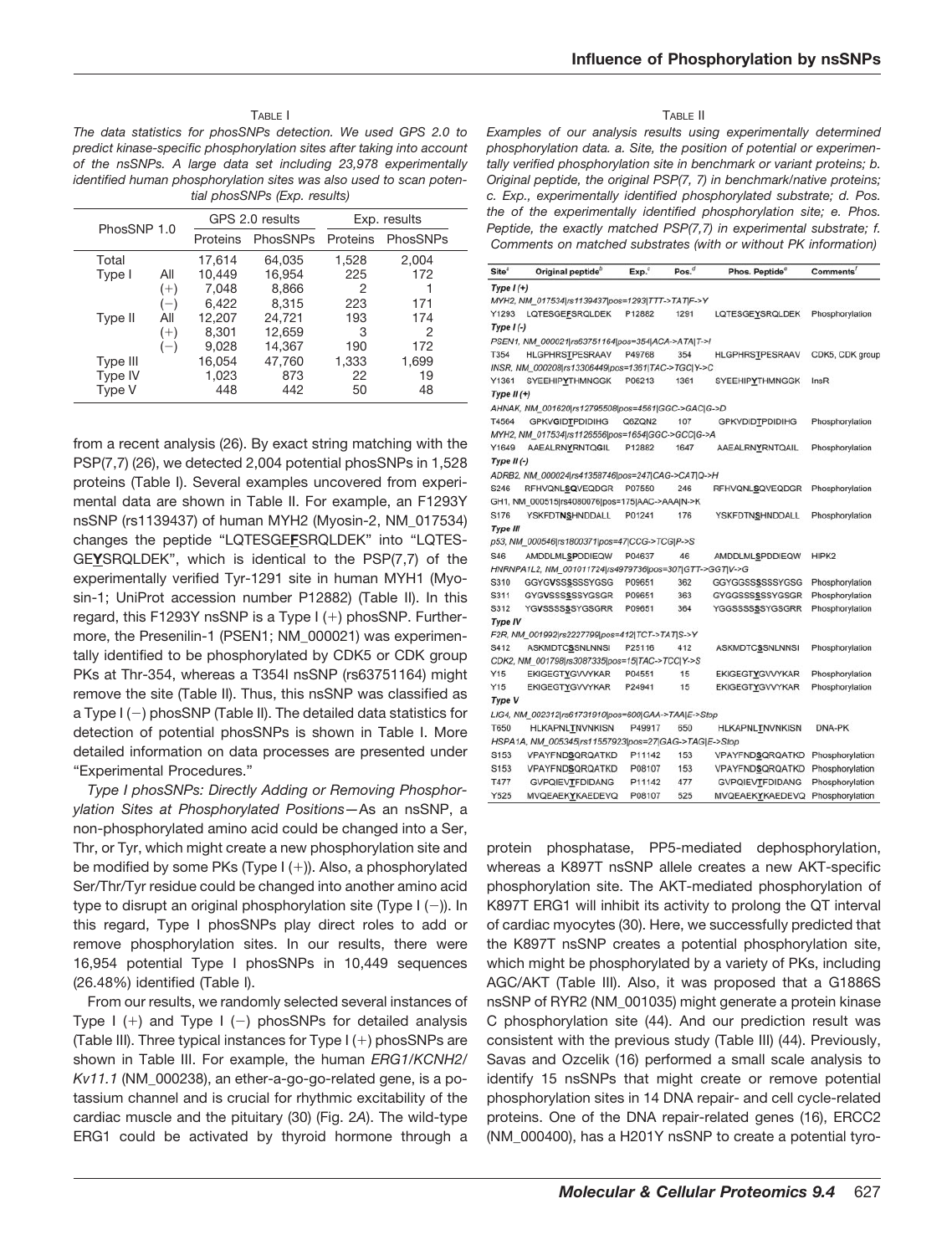TABLE III

*Several examples for type I () and type I () phosSNPs, respectively. The potentially phosphorylated or phosSNP positions were marked in red*

| <b>Site</b> | <b>Peptides</b>             | <b>Added or removed PKs</b>                                       |
|-------------|-----------------------------|-------------------------------------------------------------------|
| Type $I(+)$ |                             |                                                                   |
|             |                             | (1) ERG1/KCNH2/Kv11.1, NM 000238 rs1805123 pos=897 AAG->ACG K->T  |
| T897        |                             | SFRRRTDTDTEQPGE AGC, AGC/AKT, AGC/PKA, AGC/RSK, AGC/RSK/p70,      |
|             |                             | AGC/RSK/RSK, AGC/SGK, CAMK, CAMK/CAMK2/CAMK2a,                    |
|             |                             | CAMK/CAMKL, CAMK/CAMKL/AMPK, CAMK/CAMKL/CHK1,                     |
|             |                             | CAMK/DAPK, CAMK/DAPK/DAPK3, Other/CK2, Other/CK2/CK2a,            |
|             |                             | Other/IKK                                                         |
|             |                             | (2) RYR2, NM_001035 rs3766871 pos=1886 GGC->AGC G->S              |
| S1886       |                             | GEEEAKGSKRPKEGL AGC/PKC/Alpha, AGC/PKC/Delta, AGC/PKC/Delta/PKCt, |
|             |                             | AGC/PKG, AGC/PKG/PKG1, AGC/RSK/RSK/RSK2, CAMK/PHK,                |
|             |                             | CMGC/MAPK/p38/MAPK13, Other/Other-Unique/KIS, Other/PEK,          |
|             |                             | Other/PEK/PKR, STE/STE20/PAKA/PAK1, STE/STE-Unique/NIK            |
|             |                             | (3) ERCC2, NM_000400 rs1799792 pos=201 CAT->TAT H->Y              |
| Y201        | LARYSILYANVVVYS             | TK/Tie, TK/VEGFR/FLT1                                             |
| Type $I(-)$ |                             |                                                                   |
|             |                             | (1) OGG1, NM_002542 rs1052133 pos=326 TCC->TGC S->C               |
| S326        | FSADLRQSRHAQEPP AGC/PKC/Eta |                                                                   |
|             |                             | (2) HTR2A, NM 000621 rs1058576 pos=421 TCT->TTT\S->F              |
| S421        | IPALAYKSSQLQMGQ             | Other/IKK/IKKb                                                    |
|             |                             | (3) PSEN1, NM 000021 rs63751164 pos=354 ACA->ATA T->I             |
| T354        | HLGPHRSTPESRAAV             | Atypical/PIKK/FRAP, CMGC/CDK/CDC2/CDK2, CMGC/CDK/CDK5             |
|             |                             | CMGC/GSK/GSK3B                                                    |

sine phosphorylation site recognized by TK/Tie and TK/ VEGFR/FLT1 (Table III).

We also present three typical examples of Type  $I(-)$  phosSNPs (Table III). As described in the Introduction, the S326C nsSNP of human OGG1 (NM\_002542) removes the Ser-326 phosphorylation site, disrupts it nuclear localization during the cell cycle, and affects susceptibility to a variety of cancers, although it is still not known which PKs could phosphorylate the Ser-326 site (27). Here, we predicted that the Ser-326 might be phosphorylated by AGC/PKC/Eta (Table III). Such a prediction will be helpful for further experimental verification. Also, it was reported that the 5-HT<sub>2A</sub> serotonin receptor (HTR2A; NM\_000621) has an nsSNP at the Ser-421 locus (S421F) that removes the Ser-421 phosphorylation site and significantly attenuate agonist-mediated desensitization of HTR2A (45) (Fig. 2*A*). Again, the PK types for Ser-421 phosphorylation were also unclear (45). We predicted that the Ser-421 might be phosphorylated by other/IKK/IKKb (Table III). In addition, human PSEN1 (NM\_000021) has a T354I nsSNP (Table III). Interestingly, we found that this site was previously verified as a real phosphorylation site from experimental phosphorylation data (Table II).

*Type II phosSNPs: Creating or Disrupting Adjacent Phosphorylation Sites—*In GPS 2.0, a PSP(7, 7) was defined as a Ser/Thr/Tyr residue flanked by 7 residues upstream and 7 residues downstream (22). In this work, we defined the Type II phosSNP as an nsSNP located in a PSP(7, 7) to render the middle phosphorylation site accessible (Type II  $(+)$ ) or inaccessible (Type II  $(-)$ ) by PKs. In total, we detected 24,721 potential Type II phosSNPs (38.61%) from 12,207 sequences (Table I).

Here, we present several examples for Type II  $(+)$  and Type  $II$  (-) phosSNPs, respectively (Table IV). A neuroblast differTABLE IV

*Several examples for type II () and type II () phosSNPs, respectively. The potentially phosphorylated positions were marked in blue, while the phosSNP positions were marked in red*

| <b>Site</b>      | <b>Peptides</b>                                    | <b>Added or removed PKs</b>                                    |
|------------------|----------------------------------------------------|----------------------------------------------------------------|
| Type II $(+)$    |                                                    |                                                                |
|                  |                                                    | (1) AHNAK, NM 001620 rs12795508 pos=4561 GGC->GAC G->D         |
| T4564            | <b>GPKVDIDTPDIDIHG</b>                             | CMGC/MAPK/p38/MAPK11, CMGC/MAPK/p38/MAPK14,                    |
|                  |                                                    | TKL/MLK/TAK1                                                   |
|                  | (2) RET, NM 020630 rs1799939 pos=691 GGT->AGT G->S |                                                                |
| S686             | PAQAFPVSYSSSSAR                                    | CAMK/MAPKAPK/MAPKAPK                                           |
|                  |                                                    | (3) ERCC2, NM_000400 rs1799792 pos=201 CAT->TAT H->Y           |
| S <sub>198</sub> | PYFLARYSILYANVV                                    | CAMK/PKD                                                       |
| Type II $(-)$    |                                                    |                                                                |
|                  |                                                    | (1) BRCA1, NM 007302 rs799917 pos=830 CCG->CTG P->L            |
| S832             |                                                    | RQSFAPFSNPGNAEE CMGC/CDK/CDK4, CMGC/CDK/CDK4/CDK4              |
|                  |                                                    | (2) Kv7.1/KCNQ1, NM 000218 rs17221854 pos=583 CGC->TGC R->C    |
| S577             |                                                    | PSLFISVSEKSKDRG AGC/PKC/Eta, AGC/PKC/Eta/PKCe, CAMK/CAMKL/AMPK |
|                  |                                                    | (3) ADRB2, NM 000024 rs41358746 pos=247 CAG->CAT Q->H          |
| S246             | RFHVQNLSQVEQDGR Atypical/PIKK/DNAPK                |                                                                |

entiation-associated protein, AHNAK (NM\_001620) harbors a G4561D nsSNP, which makes its nearby Thr-4564 residue a potential phosphorylation site (Fig. 2*B*). Interestingly, the PSP(7, 7) of AHNAK Thr-4564 is identical to an experimentally verified phosphopeptide (Thr-107) in an unknown protein (Q6ZQN2) (Table II). In this regard, the AHNAK Thr-4564 might also be a *bona fide* phosphorylation site. However, the PKs responsible for its modification are not known. In this regard, our predictions will be helpful for further experimental design (Table IV). Previously, Yang *et al.* (46) proposed that the G691S nsSNP of RET, a proto-oncogene tyrosine-protein kinase, could generate a new phosphorylation site at position 691 and also influence the phosphorylation status of Tyr-687 and Ser-696. All these experimental observations were detected in this work (see PhosSNP database). Moreover, we observed that the G691S nsSNP might create a new phosphorylation site at Ser-686 (Table IV). Again, although the H201Y nsSNP of ERCC2 directly creates a potential phosphorylation site at position 201, it generates an additional potential phosphorylation site at Ser-198 (Table IV).

As an important DNA repair gene (16), the P830L nsSNP of BRCA1 (NM\_007302) might prohibit Ser-832 phosphorylation (Fig. 2*B* and Table IV). Also, potassium channel Kv7.1/ KCNQ1 (NM\_000218) has an R583C nsSNP, which might remove a potential phosphorylation site at Ser-577 (Table IV). In addition, the Ser-246 of  $\beta_2$ -adrenergic receptor ADRB2 (NM\_000024) was experimentally verified as a real phosphorylation site (Table II), whereas its Q247H nsSNP might prevent Ser-246 phosphorylation by atypical/PIKK/DNAPK (Table IV). Further experimental identification needs to be carried out to dissect whether the Ser-246 site is really not phosphorylated in the Q247H allele.

*Type III phosSNPs: Inducing Changes of PK Types for Adjacent Phosphorylation Sites—*Although there were 518 putative PKs reported in human, the kinase activities and exact sub-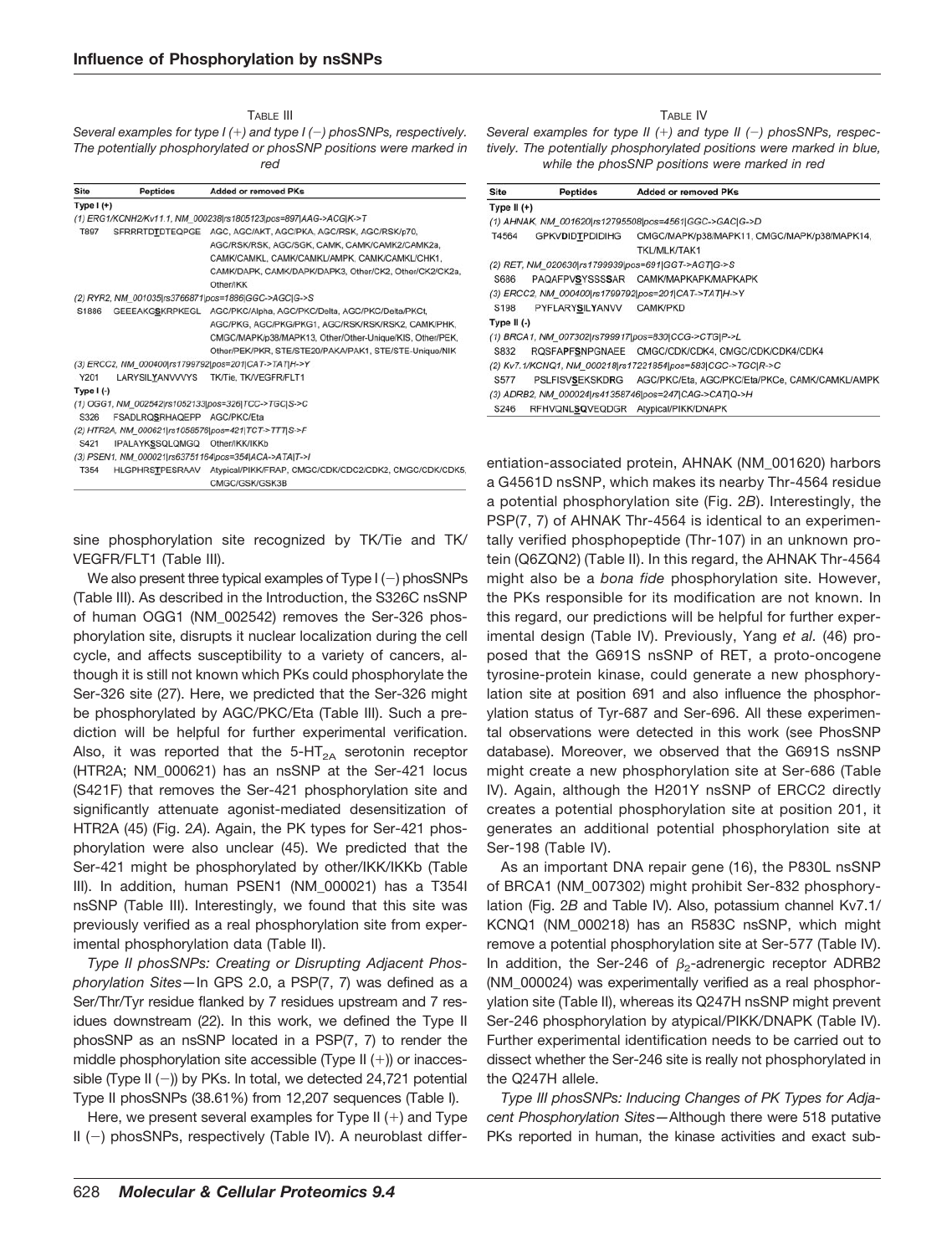# TABLE V

*Several examples for type III phosSNPs. The potentially phosphorylated positions were marked in blue, while the phosSNP positions were marked in red. Only added or removed PK types were shown and included in PhosSNP 1.0 database*

| Site             | <b>Peptides</b>                                    | <b>Added PKs</b>                                                 | <b>Removed PKs</b>         |
|------------------|----------------------------------------------------|------------------------------------------------------------------|----------------------------|
|                  | (1) p53, NM 000546 rs1800371 pos=47 CCG->TCG P->S  |                                                                  |                            |
| S46              | <b>AMDDLMLSPDDIEQW</b>                             | STE/STE7/MAP2K6                                                  | CMGC/CDK/CDK4,             |
|                  |                                                    |                                                                  | CMGC/CDK/CDK4/CDK4.        |
|                  |                                                    |                                                                  | CMGC/CDK/CDK7.             |
|                  |                                                    |                                                                  | CMGC/MAPK/p38/MAPK13,      |
|                  |                                                    |                                                                  | STE/STE7/MAP2K7            |
|                  |                                                    | (2) Kv7.1/KCNQ1, NM_000218 rs17221854 pos=583 CGC->TGC R->C      |                            |
| S580             | <b>FISVSEKSKDRGSNT</b>                             |                                                                  | AGC/GRK/GRK.               |
|                  |                                                    |                                                                  | AGC/GRK/GRK/GRK-5          |
| S585             | <b>EKSKDRGSNTIGARL</b>                             | CMGC/MAPK/p38/MAPK11                                             | CAMK/MLCK, STE/STE20/PAKA, |
|                  |                                                    |                                                                  | STE/STE20/PAKA/PAK1        |
|                  | (3) p21, NM 078467 rs1801724 pos=149 GAT->GGT D->G |                                                                  |                            |
| T145             | QGRKRRQTSMTDFYH                                    | AGC/PKG/PKG2                                                     | STE/STE20/PAKA/PAK2        |
| S <sub>146</sub> | <b>GRKRRQTSMTDFYHS</b>                             | AGC/PKC/Delta,                                                   | AGC/RSK/RSK/RSK2           |
|                  |                                                    | STE/STE20.                                                       |                            |
|                  |                                                    | STE/STE20/PAKA.                                                  |                            |
|                  |                                                    | STE/STE20/PAKA/PAK1,                                             |                            |
|                  |                                                    | STE/STE20/PAKA/PAK3.                                             |                            |
|                  |                                                    | TKL/MLK/MLK/MAP3K11                                              |                            |
| T148             | <b>KRRQTSMTDFYHSKR</b>                             | Other/Wnk                                                        |                            |
| Y151             | <b>QTSMTDFYHSKRRLI</b>                             |                                                                  | TK/Tec/BTK, TK/VEGFR/FLT1  |
|                  |                                                    | (4) NFKB1, NM 003998 rs4648099 pos=712 CAT->CAG H->Q             |                            |
| S715             | <b>EGDAHVDSTTYDGTT</b>                             | Other/IKK/IKKa                                                   |                            |
| T717             | DAHVDSTTYDGTTPL                                    | CAMK/CAMK1/CAMK1a                                                |                            |
| Y718             | <b>AHVDSTTYDGTTPLH</b>                             | TK/PDGFR/PDGFRb.                                                 |                            |
|                  |                                                    | TK/Ret, TK/Src/Brk,                                              |                            |
|                  |                                                    | <b>TK/Src/Yes</b>                                                |                            |
|                  |                                                    | (5) ERG1/KCNH2/Kv11.1, NM 000238 rs1805123 pos=897 AAG->ACG K->T |                            |
| S890             | <b>RQRKRKLSFRRRTDK</b>                             |                                                                  | CAMK/CAMKL/CHK1,           |
|                  |                                                    |                                                                  | CAMK/PKD/PKD1, CAMK/RAD53, |
|                  |                                                    |                                                                  | STE/STE20/PAKA/PAK2        |
| T895             | <b>KLSFRRRTDKDTEQP</b>                             | AGC/RSK/RSK/RSK2.                                                |                            |
|                  |                                                    | CAMK/CAMKL/AMPK.                                                 |                            |
|                  |                                                    | Other/AUR/AUR-A                                                  |                            |
| T899             | <b>RRRTDKDTEQPGEVS</b>                             | AGC/RSK/p70                                                      | STE/STE20/PAKA/PAK3        |

strates of a large proportion of them still remained to be experimentally identified (37). Based on a widely adopted hypothesis that similar PKs recognize similar patterns, GPS 2.0 was developed to classify all human PKs into a hierarchical structure with four levels, including group, family, subfamily, and single PK (22). GPS 2.0 contains 144 serine/threonine and 69 tyrosine PK clusters. Different PK clusters used different training data sets and exhibited different substrate preferences. In this work, we defined a PK type as a unique PK group in GPS 2.0. The Type III phosSNPs were defined as nsSNPs that induce changes of PK types for flanking phosphorylation sites rather than adding or removing phosphorylation sites altogether. In total, we detected 47,760 potential Type III phosSNPs (74.58%) in 16,054 sequences (Table I). In this regard, the Type III phosSNPs might play predominant roles in influencing protein phosphorylation states to rewire signaling pathways.

Here, we present five examples of Type III phosSNPs (Table V). Previously, Li *et al.* (28) reported that the P47S nsSNP of p53 (NM\_000546) strongly diminishes the phosphorylation level of its adjacent Ser-46 by p38 MAPK and reduces the ability of p53 to induce apoptosis up to 5-fold (Fig. 2*C*). This nsSNP and potential impact on kinase-substrate relationship was also detected in our prediction results (Tables II and V). Also, in addition to removing a potential phosphorylation site at Ser-577 (Table IV), the R583C nsSNP of Kv7.1/KCNQ1 might also change the PK types for Ser-580 and Ser-585, respectively (Table V). As described in the Introduction, the D149G nsSNP of p21<sup>WAF1/CIP1</sup> (NM\_078467) could attenuate Ser-146 phosphorylation by PKC $\delta$  to resist tumor necrosis factor  $\alpha$ -induced apoptosis and thus has important implications in cancer development (29). Besides Ser-146, we also found that D149G nsSNP might alter the PK types for Thr-145, Thr-148, and Tyr-151 (Table V). Taken together, our predictions were not only consistent with previous experimental studies but also provided a useful resource for further experimental considerations.

*Type IV phosSNPs: Occurring at Phosphorylation Sites to Induce Changes of PK Types—*We observed that nsSNPs that occurred at phosphorylation sites could also induce changes of PK types rather than directly adding or removing phosphorylation sites. The human kinome could be classified into serine/threonine PKs and tyrosine PKs (37). The serine/threonine PKs usually recognize specific Ser/Thr residues for modification, whereas tyrosine PKs commonly modify special Tyr residues. In this regard, an nsSNP from Ser/Thr to Tyr or vice versa might change the PK types at the phosphorylated position. Moreover, we collected 377, 347, 36, and 38 experimentally verified phosphorylation sites for AGC/PKA, CMGC/CDK, AGC/PDK1, and AGC/DMPK/ROCK from Phospho. ELM 8.2 (19), respectively (the data set is available upon request). WebLogo software was used to generate sequence logos for the four PK types (Fig. 3). For AGC/PKA and CMGC/ CDK, the Ser residue was more preferred to be recognized, whereas the Thr residue was more preferred for AGC/PDK1 and AGC/DMPK/ROCK (Fig. 3). Thus, an nsSNP between Ser and Thr might also change the PK types. In this work, we observed 873 potential Type IV phosSNPs (1.36%) in 1,023 sequences (Table I).

Again, we selected five examples for Type IV phosSNPs (Table VI). For example, the human proteinase-activated receptor F2R (NM\_001992) was experimentally verified to be phosphorylated at Ser-412 (Table II), whereas the S412Y nsSNP might induce a change of its upstream serine/threonine PKs into tyrosine PKs (Fig. 2*D* and Table VI). Also, CDK2 has a verified phosphorylation site of Tyr-15, and this site is conserved in human (P04551) and fission yeast (P04551) (Table II). The Y15S nsSNP of human CDK2 might change the PK types at position 15 (Table VI). In addition, the T345S nsSNP of HLA class I histocompatibility antigen HLA-A (NM\_002116) might add several additional PK types for the site (Table VI). Although both Type III and Type IV phosSNPs change PK types, we did not mix them together because they occur at distinct positions of phosphorylation site peptides.

*Type V phosSNPs: Removing Following Phosphorylation Sites by Nonsense SNPs—*Although a large proportion of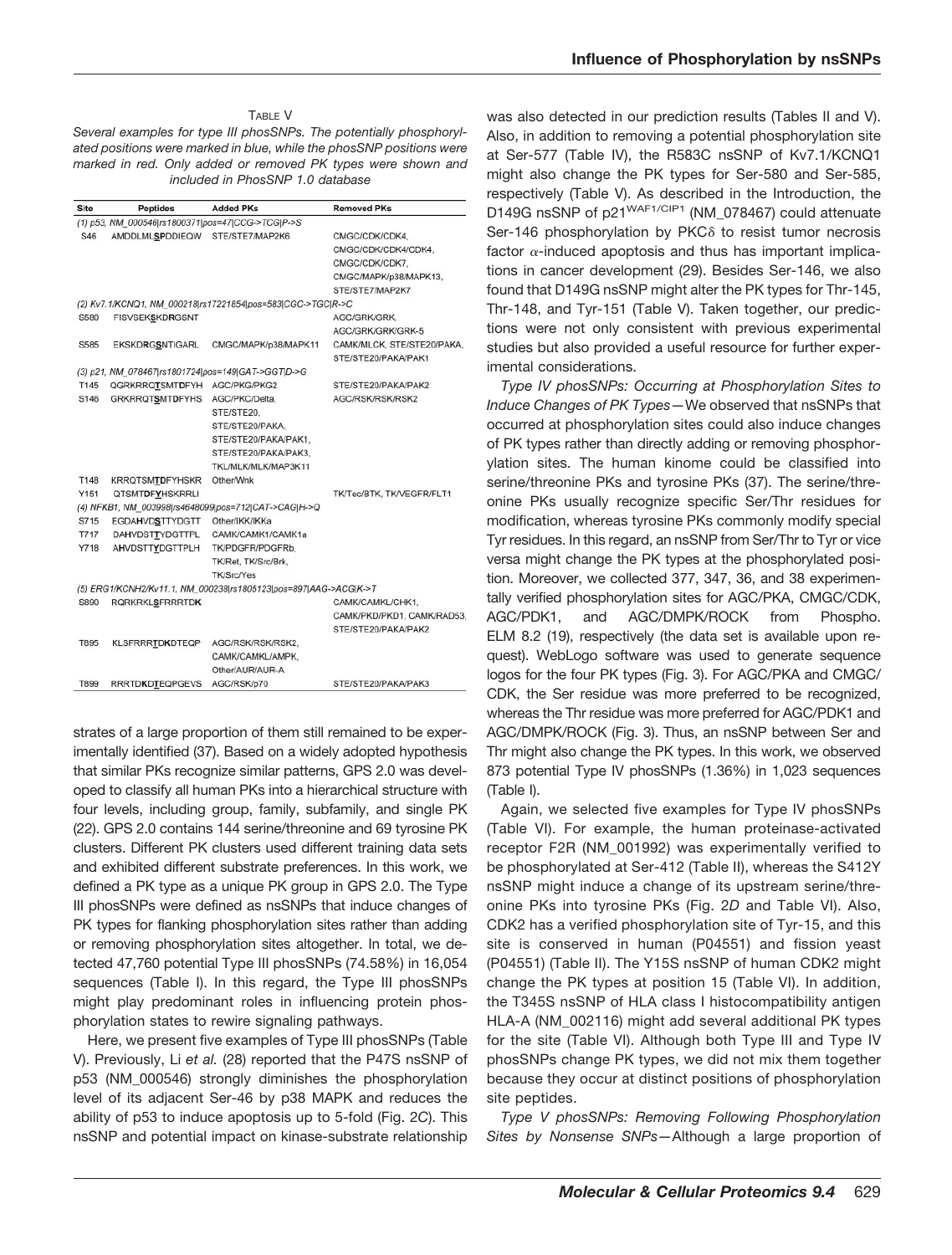

FIG. 3. **Different PKs exhibit different substrate preferences on Ser or Thr residue.** From the Phospho.ELM 8.2 database (19), we collected 377, 347, 36, and 38 experimentally verified phosphorylation sites for four well studied PK groups, including AGC/PKA, CMGC/CDK, AGC/PDK1, and AGC/DMPK/ROCK, respectively. For AGC/PKA (*A*) and CMGC/CDK (*B*), the Ser is the preferred residue, whereas the Thr residue is more preferred for AGC/PDK1 (*C*) and AGC/DMPK/ROCK (*D*).

nonsense nsSNPs might result in PTCs to trigger the NMD pathway and prohibit the expression of proteins (34 –36), there are some nsSNPs located  $\leq 50$  nt upstream of the 3'-most exon-exon junction that might result in a truncated protein without the following phosphorylation sites in the protein C terminus (Type V phosSNPs). In total, there were 442 Type V nsSNPs from 448 sequences detected (Table I).

Five instances for Type V phosSNPs are shown in Table VII. For example, the human DNA ligase LIG4 (NM\_002312) was experimentally verified to be phosphorylated at Thr-650 (Table II), whereas its E600Stop nonsense nsSNP might remove its downstream phosphorylation sites, including the Thr-650 site (Fig. 2*E* and Table VII). Also, human HSPA1A (NM\_ 005345) has two verified phosphorylation sites, including Ser-153 and Tyr-525 (in P08107), whereas the Ser-153 is also conserved in its paralog HSPA8 (P11142) (Table II). HSPA8 has an additionally known phosphorylation site at Thr-477, which is also conserved in HSPA1A (Table II), and the E27stop nsSNP of HSPA1A will remove the Ser-153, Thr-477, and Tyr-525 sites (Table VII).

# **DISCUSSION**

Although only a very small proportion of human SNPs are nsSNPs  $(<1%)$ , these nsSNPs could change amino acids; affect protein stability, function, and modification; and play important roles in regulating susceptibility to a variety of diseases and cancers (6 –18). In 2006, Erxleben *et al.* (the Armstrong group) (47) first introduced the term "phosphorylopathy" to describe human genetic variation that results in aberrant regulation of protein phosphorylation. Later, they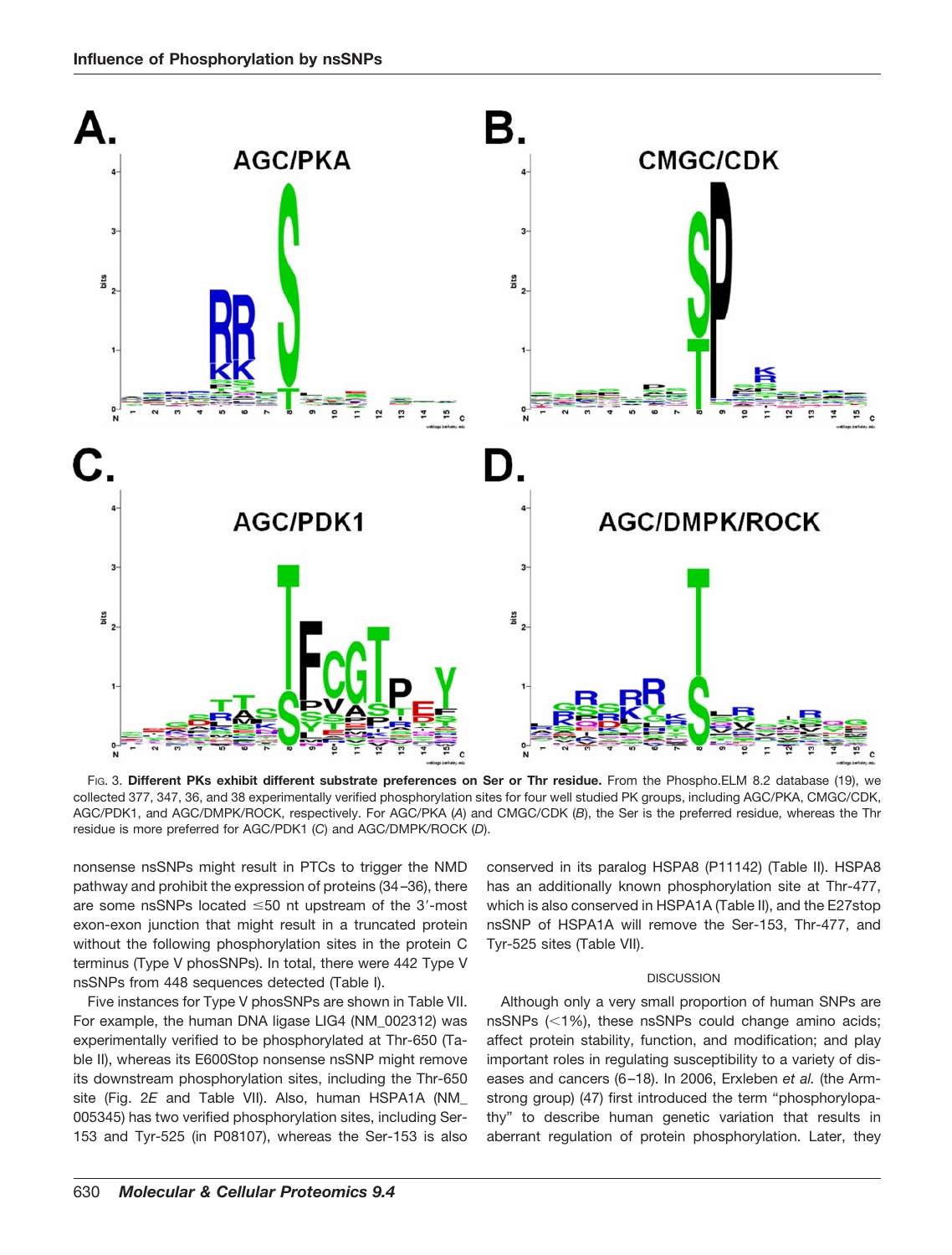carried out a small scale prediction to identify 16 nsSNPs that potentially influence the phosphorylation status of human ion channel proteins; a K897T nsSNP (rs1805123) of human ERG1/KCNH2/Kv11.1 (NM\_000238) channel protein was experimentally verified to create a new AKT phosphorylation site to prolong the QT interval of cardiac myocytes (30). In this regard, genome-wide prediction of phosphorylopathies in hu-

#### TABLE VI

*Several examples for type IV phosSNPs. The potentially phosphorylated or phosSNP positions were marked in red. Only added or removed PK types were shown and included in PhosSNP 1.0 database*

| <b>Site</b> | <b>Peptides</b>        | <b>Added PKs</b>                                                                                                                                                                                                  | <b>Removed PKs</b>                                                               |
|-------------|------------------------|-------------------------------------------------------------------------------------------------------------------------------------------------------------------------------------------------------------------|----------------------------------------------------------------------------------|
|             |                        | (1) F2R, NM 001992 rs2227799 pos=412 TCT->TAT S->Y                                                                                                                                                                |                                                                                  |
| 412         | <b>ASKMDTCSSNLNNSI</b> | TK/Axl/Axl, TK/Fak, TK/Fak/FAK,<br>TK/Met, TK/Met/Met, TK/PDGFR,<br>TK/PDGFR/CSF1R, TK/PDGFR/KIT,<br>TK/Src/Fyn, TK/Src/Lck,<br>TK/VEGFR/FLT1                                                                     | CK1/VRK, TKL/MLK/TAK1                                                            |
|             |                        | (2) CDK2, NM_001798 rs3087335 pos=15 TAC->TCC Y->S                                                                                                                                                                |                                                                                  |
| 15          | <b>EKIGEGTYGVVYKAR</b> | CAMK/PKD, Other/Wnk                                                                                                                                                                                               | TK/Abl, TK/Abl/Abl, TK/Axl,<br>TK/PDGFR,<br>TK/PDGFR/CSF1R.<br><b>TK/Src/Yes</b> |
|             |                        | (3) HLA-A, NM 002116 rs1137316 pos=345 ACT->TCT T->S                                                                                                                                                              |                                                                                  |
| 345         |                        | DRKGGSYTQAASSDS AGC/PKC/Eta, AGC/PKC/Eta/PKCe,<br>AGC/RSK/MSK/RSK5,<br>Atypical/PIKK/ATR, CK1/CK1/CK1d,<br>Other/Other-Unique/KIS, Other/PLK                                                                      |                                                                                  |
|             |                        | (4) CSNK2A1, NM_001895 rs61747403 pos=360 ACC->AGC T->S                                                                                                                                                           |                                                                                  |
| 360         | SGISSVPTPSPLGPL        | CAMK/PHK, CMGC/DYRK/Dyrk1                                                                                                                                                                                         | CMGC/CDK/CDC2/CDC2,<br>CMGC/MAPK/ERK/MAPK3,<br>CMGC/MAPK/p38/MAPK14,<br>STE/STE7 |
|             |                        | (5) LMNA, NM_005572 rs58727209 pos=10 ACC->AGC T->S                                                                                                                                                               |                                                                                  |
| 10          | TPSQRRATRSGAQAS        | AGC/PKC/Alpha/PKCb,<br>AGC/PKC/Alpha/PKCg,<br>AGC/PKC/Delta,<br>AGC/PKC/Delta/PKCd.<br>AGC/PKC/Eta/PKCe,<br>AGC/RSK/MSK/RSK5,<br>AGC/RSK/RSK/RSK2.<br>CAMK/CAMK1/CAMK4.<br>CAMK/MAPKAPK,<br>CAMK/MAPKAPK/MAPKAPK. | CAMK/CAMKL/LKB.<br>Other/NEK/NEK2                                                |
|             |                        | CAMK/MLCK, CMGC/CDK/CDK7,<br>STE/STE-Unique/NIK, TKL/STKR                                                                                                                                                         |                                                                                  |

man might provide a highly valuable resource for further experimental identifications.

In this work, we conducted a systematic analysis to detect nsSNPs that potentially influence protein phosphorylation status. The term phosphorylopathy was refined as phosSNP. Interestingly, we observed that  $\sim 69.8\%$  of nsSNPs are potential phosSNPs (64,035) in 17,614 proteins (Table I). In particular,  $\sim$ 74.5% of phosSNPs are Type III phosSNPs (47,760), which induce changes of PK types for adjacent phosphorylation sites rather than creating or removing phosphorylation sites (Table I). In this regard, most nsSNPs might regulate protein phosphorylation dynamics and play ubiquitous roles in rewiring the biological pathways. Our results could be a useful resource for future experimental identification and disease diagnostics and provide helpful information for better and individualized treatment.

From the H-Invitational Database (H-InvDB), we found that there were  $\sim$  43,000 gene clusters identified (48). However, the human RefSeq Build 31 contains 46,177 mRNAs. Thus, there might be multiple mRNAs for a unique gene cluster in the RefSeq data set. For example, there were three distinct mRNAs for *ERG1*/*KCNH2*/*Kv11.1* gene (NM\_000238, NM\_ 172056, and NM\_172057) [\(supplemental Table S2\)](http://www.mcponline.org/cgi/content/full/M900273-MCP200/DC1). The three mRNAs could be translated into highly similar but slightly different proteins. More importantly, the precalculated SNP mapping information for the three mRNAs was not identical, and not a single entry has the full SNP annotations [\(supple](http://www.mcponline.org/cgi/content/full/M900273-MCP200/DC1)[mental Table S2\)](http://www.mcponline.org/cgi/content/full/M900273-MCP200/DC1). To overcome this problem, we decided to keep all human RefSeq mRNAs for the analysis without removing any redundancy.

Also, because of close sequence similarity between paralogous genes, we observed that some SNP annotations could be mapped onto multiple genes. For example, one nsSNP (rs425757) could be mapped on either complement factor H (CFH; NM\_000186) or complement factor H-related 1 (CFHR1; NM\_002113) (Fig. 4). Using the BLAT from University of California Santa Cruz (49), we found that both of these

| ARI F | VII |
|-------|-----|
|       |     |

| PhosSNPs                                                           | Removed Phosphorylation sites                                                                                                                                                                                                                                                                              | Num. |
|--------------------------------------------------------------------|------------------------------------------------------------------------------------------------------------------------------------------------------------------------------------------------------------------------------------------------------------------------------------------------------------|------|
| LIG4, NM_002312 $rs61731910$ pos = 600 GAA-<br>$>$ TAA E- $>$ Stop | Y616, T650, S668, T670, S672, Y688, Y698, S734, Y761, Y765,<br>S779, T788, S794, Y801, Y803, S811, T817, Y819, S822,<br>Y823, S861, T881, S892, T895, S897, Y909                                                                                                                                           | 26   |
| TWISTNB, NM_001002926 $rs61734275$ pos =<br>320 GAA->TAA E->Stop   | S328, S335                                                                                                                                                                                                                                                                                                 | 2    |
| HSPA1A, NM 005345 rs11557923 pos =<br>27 GAG->TAG E->Stop          | T38, Y41, T66, S106, T111, Y115, S120, T140, Y149, S153,<br>T158, T177, T226, S254, T265, T273, S275, S276, S277,<br>T278, S281, S286, Y294, T295, S296, T298, S362, T411,<br>S418, T419, T425, T430, S432, T450, S462, T477, T495,<br>T502, T504, S511, Y525, S537, Y545, S551, S563, Y611,<br>S633, T636 | 48   |
| MC4R, NM 005912 rs13447340 pos = 320<br>TAT->TAG Y->Stop           | S329, S330, Y332                                                                                                                                                                                                                                                                                           | 3    |
| MYBBP1A, NM 014520 rs62620242 pos =<br>1256 CAG->TAG Q->Stop       | S1267, T1269, S1290, S1293, S1303, S1308, S1310, S1314                                                                                                                                                                                                                                                     | 8    |

| IABLE VII |  |                                                                                                 |  |
|-----------|--|-------------------------------------------------------------------------------------------------|--|
|           |  | Several instances for type V phosSNPs. The potentially removed phosphorylation sites were shown |  |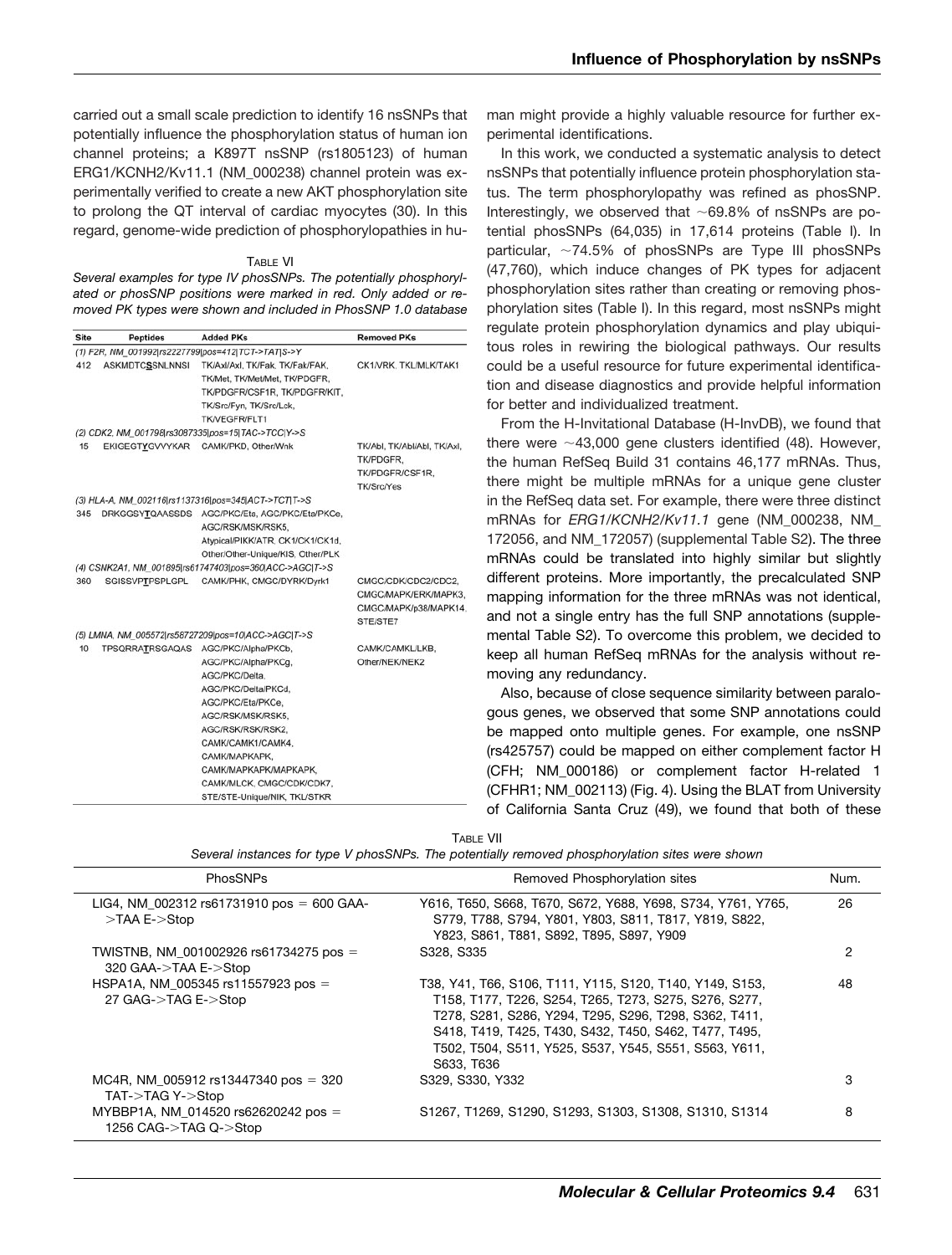FIG. 4. **One nsSNP could be mapped on different genes.** *A*, the human CFH and CFHR1 were located on Chromosome (*Chr.*) 1. *B*, by sequence comparison, two proteins share 68% identities in their C terminus. *C*, one nsSNP (rs425757) in complement factor H and complement factor H-related 1 is Y1058H and H157Y, respectively.



genes are localized on Chromosome 1 (Fig. 4*A*) and share 68% sequence identity in their C terminus (Fig. 4*B*). The nsSNP in complement factor H and complement factor Hrelated 1 is Y1058H and H157Y, respectively (Fig. 4*C*). Because the SNPs in both genes are potential phosSNPs, we include both entries in this work.

Here, we defined a PK type as a unique PK group in GPS 2.0 (22). In GPS 2.0, we classified human PKs together with their verified phosphorylation sites into a hierarchical structure with four levels, including group, family, subfamily, and single PK (22). Thus, some lower PK clusters could be included in their upper level groups. However, because different PK clusters used different training data sets, each PK group exhibits a distinct substrate preference. And in our result (Tables V and VI), the added or removed PK types were clearly predicted. And for Type III and Type IV phosSNPs, only added or removed PK types were included in the PhosSNP 1.0 database.

We also investigated experimentally verified human phosphorylation sites in this work. Previously, the SNPeffect database was developed as a comprehensive resource of molecular phenotypic effects of human nsSNPs (7, 8). Several well studied PTMs, including phosphorylation, glycosylation, myristoylation, farnesylation, glycosylphosphatidylinositol anchor attachment, and geranylgeranylation, were extensively considered (7, 8). In the SNPeffect database, the experimental phosphorylation data were taken from PhosphoBase (40), which contains 1,052 phosphorylation sites. Here, we used a far larger data set, including 23,978 known human phosphorylation sites from a previous study (26). By exact string matching (26), we detected 2,004 potential phosSNPs in 1,528 proteins (Tables I and II). However, most of these results still need further experimental validation. For example, although human PSEN1 (NM\_000021) was experimentally verified to be phosphorylated at Thr-354 by CDK5 or CDK group PKs (Table II), it remains to be confirmed whether the T354I nsSNP has made Presenilin-1 unable to be phosphorylated by CDK5 or CDK group PKs. Also, the functional consequence of such an nsSNP should be experimentally elucidated. Moreover, although it was proposed that the P47S nsSNP of p53

(NM\_000546) strongly reduces the phosphorylation level of its adjacent Ser-46 by p38 MAPK (Table II), whether the P47S nsSNP also diminishes the modification by CMGC/CDK/ CDK4, CMGC/CDK/CDK4/CDK4, CMGC/CDK/CDK7, CMGC/ MAPK/p38/MAPK13, and STE/STE7/MAP2K7 and renders the Ser-46 accessible by STE/STE7/MAP2K6 (Table V) has not been examined . Taken together, the phosSNPs detected from experimental phosphorylation data provide a useful reference for further experimental design.

Finally, the PhosSNP 1.0 database was implemented in JAVA 1.5 (J2SE 5.0). The local packages of the PhosSNP 1.0 database are freely available for academic researchers and support major operating systems, including Windows, Unix/ Linux, and Mac.

*Acknowledgments—*We thank Dr. Francesca Diella (European Molecular Biology Laboratory) for always providing the new data set of Phospho.ELM database during the past 5 years. We are also grateful for the two anonymous reviewers, whose suggestions have greatly improved the presentation of this manuscript.

\* This work was supported in part by the National Basic Research Program (973 project) (Grants 2006CB933300, 2007CB947401, 2007CB914503, and 2010CB912103), Natural Science Foundation of China (Grants 90919001, 30700138, 30900835, 30830036, 30721002, 30871236, and 90913016), Chinese Academy of Sciences (Grants KSCX1-YW-R65, KSCX2-YW-R-139, and INFO-115-C01- SDB4-36), and National Science Foundation for Postdoctoral Scientists (Grant 20080430100).

□S This article contains [supplemental Tables S1 and S2.](http://www.mcponline.org/cgi/content/full/M900273-MCP200/DC1)

 Supported by the Canadian Institutes of Health Research. To whom correspondence may be addressed. E-mail: Zhaolei. Zhang@utoronto.ca.

\*\* To whom correspondence may be addressed. Tel./Fax: 86-27- 87793172; E-mail: xueyu@mail.hust.edu.cn.

‡‡ To whom correspondence may be addressed. Tel.: 86-551- 3606304; Fax: 86-551-3607141; E-mail: yaoxb@ustc.edu.cn.

### REFERENCES

1. Cargill, M., Altshuler, D., Ireland, J., Sklar, P., Ardlie, K., Patil, N., Shaw, N., Lane, C. R., Lim, E. P., Kalyanaraman, N., Nemesh, J., Ziaugra, L., Friedland, L., Rolfe, A., Warrington, J., Lipshutz, R., Daley, G. Q., and Lander, E. S. (1999) Characterization of single-nucleotide polymorphisms in coding regions of human genes. *Nat. Genet.* **22,** 231–238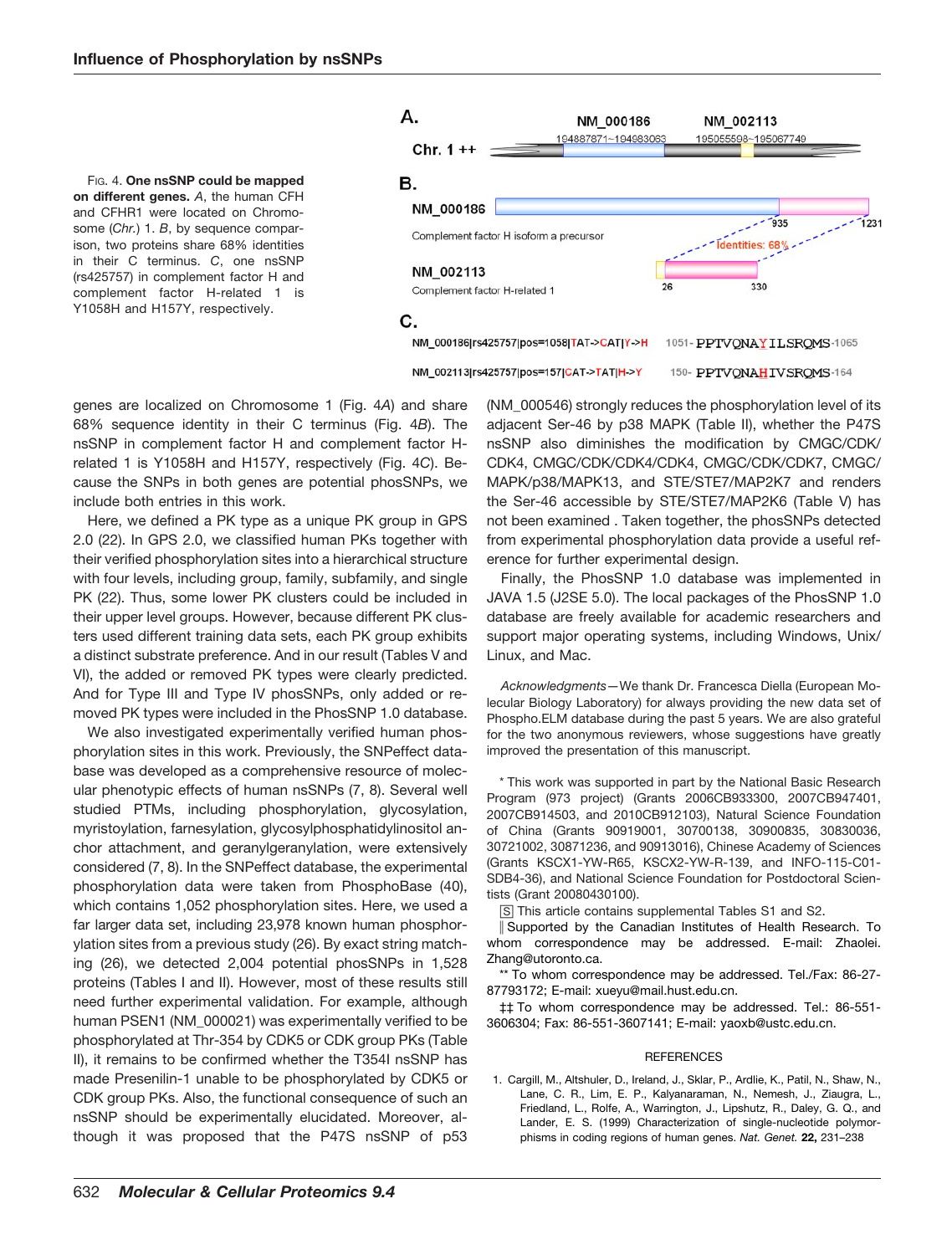- 2. Collins, F. S., Brooks, L. D., and Chakravarti, A. (1998) A DNA polymorphism discovery resource for research on human genetic variation. *Genome Res.* **8,** 1229 –1231
- 3. Frazer, K. A., Ballinger, D. G., Cox, D. R., Hinds, D. A., Stuve, L. L., Gibbs, R. A., Belmont, J. W., Boudreau, A., Hardenbol, P., Leal, S. M., Pasternak, S., Wheeler, D. A., Willis, T. D., Yu, F., Yang, H., Zeng, C., Gao, Y., Hu, H., Hu, W., Li, C., Lin, W., Liu, S., Pan, H., Tang, X., Wang, J., Wang, W., Yu, J., Zhang, B., Zhang, Q., Zhao, H., Zhao, H., Zhou, J., Gabriel, S. B., Barry, R., Blumenstiel, B., Camargo, A., Defelice, M., Faggart, M., Goyette, M., Gupta, S., Moore, J., Nguyen, H., Onofrio, R. C., Parkin, M., Roy, J., Stahl, E., Winchester, E., Ziaugra, L., Altshuler, D., Shen, Y., Yao, Z., Huang, W., Chu, X., He, Y., Jin, L., Liu, Y., Shen, Y., Sun, W., Wang, H., Wang, Y., Wang, Y., Xiong, X., Xu, L., Waye, M. M., Tsui, S. K., Xue, H., Wong, J. T., Galver, L. M., Fan, J. B., Gunderson, K., Murray, S. S., Oliphant, A. R., Chee, M. S., Montpetit, A., Chagnon, F., Ferretti, V., Leboeuf, M., Olivier, J. F., Phillips, M. S., Roumy, S., Sallée, C., Verner, A., Hudson, T. J., Kwok, P. Y., Cai, D., Koboldt, D. C., Miller, R. D., Pawlikowska, L., Taillon-Miller, P., Xiao, M., Tsui, L. C., Mak, W., Song, Y. Q., Tam, P. K., Nakamura, Y., Kawaguchi, T., Kitamoto, T., Morizono, T., Nagashima, A., Ohnishi, Y., Sekine, A., Tanaka, T., Tsunoda, T., Deloukas, P., Bird, C. P., Delgado, M., Dermitzakis, E. T., Gwilliam, R., Hunt, S., Morrison, J., Powell, D., Stranger, B. E., Whittaker, P., Bentley, D. R., Daly, M. J., de Bakker, P. I., Barrett, J., Chretien, Y. R., Maller, J., McCarroll, S., Patterson, N., Pe'er, I., Price, A., Purcell, S., Richter, D. J., Sabeti, P., Saxena, R., Schaffner, S. F., Sham, P. C., Varilly, P., Altshuler, D., Stein, L. D., Krishnan, L., Smith, A. V., Tello-Ruiz, M. K., Thorisson, G. A., Chakravarti, A., Chen, P. E., Cutler, D. J., Kashuk, C. S., Lin, S., Abecasis, G. R., Guan, W., Li, Y., Munro, H. M., Qin, Z. S., Thomas, D. J., McVean, G., Auton, A., Bottolo, L., Cardin, N., Eyheramendy, S., Freeman, C., Marchini, J., Myers, S., Spencer, C., Stephens, M., Donnelly, P., Cardon, L. R., Clarke, G., Evans, D. M., Morris, A. P., Weir, B. S., Tsunoda, T., Mullikin, J. C., Sherry, S. T., Feolo, M., Skol, A., Zhang, H., Zeng, C., Zhao, H., Matsuda, I., Fukushima, Y., Macer, D. R., Suda, E., Rotimi, C. N., Adebamowo, C. A., Ajayi, I., Aniagwu, T., Marshall, P. A., Nkwodimmah, C., Royal, C. D., Leppert, M. F., Dixon, M., Peiffer, A., Qiu, R., Kent, A., Kato, K., Niikawa, N., Adewole, I. F., Knoppers, B. M., Foster, M. W., Clayton, E. W., Watkin, J., Gibbs, R. A., Belmont, J. W., Muzny, D., Nazareth, L., Sodergren, E., Weinstock, G. M., Wheeler, D. A., Yakub, I., Gabriel, S. B., Onofrio, R. C., Richter, D. J., Ziaugra, L., Birren, B. W., Daly, M. J., Altshuler, D., Wilson, R. K., Fulton, L. L., Rogers, J., Burton, J., Carter, N. P., Clee, C. M., Griffiths, M., Jones, M. C., McLay, K., Plumb, R. W., Ross, M. T., Sims, S. K., Willey, D. L., Chen, Z., Han, H., Kang, L., Godbout, M., Wallenburg, J. C., L'Archevêque, P., Bellemare, G., Saeki, K., Wang, H., An, D., Fu, H., Li, Q., Wang, Z., Wang, R., Holden, A. L., Brooks, L. D., McEwen, J. E., Guyer, M. S., Wang, V. O., Peterson, J. L., Shi, M., Spiegel, J., Sung, L. M., Zacharia, L. F., Collins, F. S., Kennedy, K., Jamieson, R., and Stewart, J. (2007) A second generation human haplotype map of over 3.1 million SNPs. *Nature* **449,** 851– 861
- 4. Redon, R., Ishikawa, S., Fitch, K. R., Feuk, L., Perry, G. H., Andrews, T. D., Fiegler, H., Shapero, M. H., Carson, A. R., Chen, W., Cho, E. K., Dallaire, S., Freeman, J. L., González, J. R., Gratacòs, M., Huang, J., Kalaitzopoulos, D., Komura, D., MacDonald, J. R., Marshall, C. R., Mei, R., Montgomery, L., Nishimura, K., Okamura, K., Shen, F., Somerville, M. J., Tchinda, J., Valsesia, A., Woodwark, C., Yang, F., Zhang, J., Zerjal, T., Zhang, J., Armengol, L., Conrad, D. F., Estivill, X., Tyler-Smith, C., Carter, N. P., Aburatani, H., Lee, C., Jones, K. W., Scherer, S. W., and Hurles, M. E. (2006) Global variation in copy number in the human genome. *Nature* **444,** 444 – 454
- 5. Hinds, D. A., Stuve, L. L., Nilsen, G. B., Halperin, E., Eskin, E., Ballinger, D. G., Frazer, K. A., and Cox, D. R. (2005) Whole-genome patterns of common DNA variation in three human populations. *Science* **307,** 1072–1079
- 6. Stenson, P. D., Ball, E. V., Mort, M., Phillips, A. D., Shiel, J. A., Thomas, N. S., Abeysinghe, S., Krawczak, M., and Cooper, D. N. (2003) Human Gene Mutation Database (HGMD): 2003 update. *Hum. Mutat.* **21,** 577–581
- 7. Reumers, J., Maurer-Stroh, S., Schymkowitz, J., and Rousseau, F. (2006) SNPeffect v2.0: a new step in investigating the molecular phenotypic effects of human non-synonymous SNPs. *Bioinformatics* **22,** 2183–2185
- 8. Reumers, J., Schymkowitz, J., Ferkinghoff-Borg, J., Stricher, F., Serrano,

L., and Rousseau, F. (2005) SNPeffect: a database mapping molecular phenotypic effects of human non-synonymous coding SNPs. *Nucleic Acids Res.* **33,** D527–D532

- 9. Packer, B. R., Yeager, M., Burdett, L., Welch, R., Beerman, M., Qi, L., Sicotte, H., Staats, B., Acharya, M., Crenshaw, A., Eckert, A., Puri, V., Gerhard, D. S., and Chanock, S. J. (2006) SNP500Cancer: a public resource for sequence validation, assay development, and frequency analysis for genetic variation in candidate genes. *Nucleic Acids Res.* **34,** D617–D621
- 10. Jegga, A. G., Gowrisankar, S., Chen, J., and Aronow, B. J. (2007) Poly-Doms: a whole genome database for the identification of non-synonymous coding SNPs with the potential to impact disease. *Nucleic Acids Res.* **35,** D700 –D706
- 11. Yang, J. O., Hwang, S., Oh, J., Bhak, J., and Sohn, T. K. (2008) An integrated database-pipeline system for studying single nucleotide polymorphisms and diseases. *BMC Bioinformatics* **9,** Suppl. 12, S19
- 12. Yue, P., and Moult, J. (2006) Identification and analysis of deleterious human SNPs. *J. Mol. Biol.* **356,** 1263–1274
- 13. Stitziel, N. O., Binkowski, T. A., Tseng, Y. Y., Kasif, S., and Liang, J. (2004) topoSNP: a topographic database of non-synonymous single nucleotide polymorphisms with and without known disease association. *Nucleic Acids Res.* **32,** D520 –D522
- 14. Uzun, A., Leslin, C. M., Abyzov, A., and Ilyin, V. (2007) Structure SNP (StSNP): a web server for mapping and modeling nsSNPs on protein structures with linkage to metabolic pathways. *Nucleic Acids Res.* **35,** W384 –W392
- 15. Kono, H., Yuasa, T., Nishiue, S., and Yura, K. (2008) coliSNP database server mapping nsSNPs on protein structures. *Nucleic Acids Res.* **36,** D409 –D413
- 16. Savas, S., and Ozcelik, H. (2005) Phosphorylation states of cell cycle and DNA repair proteins can be altered by the nsSNPs. *BMC Cancer* **5,** 107
- 17. Yang, C. Y., Chang, C. H., Yu, Y. L., Lin, T. C., Lee, S. A., Yen, C. C., Yang, J. M., Lai, J. M., Hong, Y. R., Tseng, T. L., Chao, K. M., and Huang, C. Y. (2008) PhosphoPOINT: a comprehensive human kinase interactome and phospho-protein database. *Bioinformatics* **24,** i14 –20
- 18. Ryu, G. M., Song, P., Kim, K. W., Oh, K. S., Park, K. J., and Kim, J. H. (2009) Genome-wide analysis to predict protein sequence variations that change phosphorylation sites or their corresponding kinases. *Nucleic Acids Res.* **37,** 1297–1307
- 19. Diella, F., Gould, C. M., Chica, C., Via, A., and Gibson, T. J. (2008) Phospho.ELM: a database of phosphorylation sites— update 2008. *Nucleic Acids Res.* **36,** D240 –D244
- 20. Linding, R., Jensen, L. J., Ostheimer, G. J., van Vugt, M. A., Jørgensen, C., Miron, I. M., Diella, F., Colwill, K., Taylor, L., Elder, K., Metalnikov, P., Nguyen, V., Pasculescu, A., Jin, J., Park, J. G., Samson, L. D., Woodgett, J. R., Russell, R. B., Bork, P., Yaffe, M. B., and Pawson, T. (2007) Systematic discovery of in vivo phosphorylation networks. *Cell* **129,** 1415–1426
- 21. Miller, M. L., and Blom, N. (2009) Kinase-specific prediction of protein phosphorylation sites. *Methods Mol. Biol.* **527,** 299 –310, x
- 22. Xue, Y., Ren, J., Gao, X., Jin, C., Wen, L., and Yao, X. (2008) GPS 2.0, a tool to predict kinase-specific phosphorylation sites in hierarchy. *Mol. Cell. Proteomics* **7,** 1598 –1608
- 23. Hjerrild, M., and Gammeltoft, S. (2006) Phosphoproteomics toolbox: computational biology, protein chemistry and mass spectrometry. *FEBS Lett.* **580,** 4764 – 4770
- 24. Kobe, B., Kampmann, T., Forwood, J. K., Listwan, P., and Brinkworth, R. I. (2005) Substrate specificity of protein kinases and computational prediction of substrates. *Biochim. Biophys. Acta* **1754,** 200 –209
- 25. Li, H., Xing, X., Ding, G., Li, Q., Wang, C., Xie, L., Zeng, R., and Li, Y. (2009) SysPTM: a systematic resource for proteomic research on post-translational modifications. *Mol. Cell. Proteomics* **8,** 1839 –1849
- 26. Tan, C. S., Bodenmiller, B., Pasculescu, A., Jovanovic, M., Hengartner, M. O., Jørgensen, C., Bader, G. D., Aebersold, R., Pawson, T., and Linding, R. (2009) Comparative analysis reveals conserved protein phosphorylation networks implicated in multiple diseases. *Sci. Signal.* **2,** ra39
- 27. Luna, L., Rolseth, V., Hildrestrand, G. A., Otterlei, M., Dantzer, F., Bjørås, M., and Seeberg, E. (2005) Dynamic relocalization of hOGG1 during the cell cycle is disrupted in cells harbouring the hOGG1-Cys326 polymorphic variant. *Nucleic Acids Res.* **33,** 1813–1824
- 28. Li, X., Dumont, P., Della Pietra, A., Shetler, C., and Murphy, M. E. (2005) The